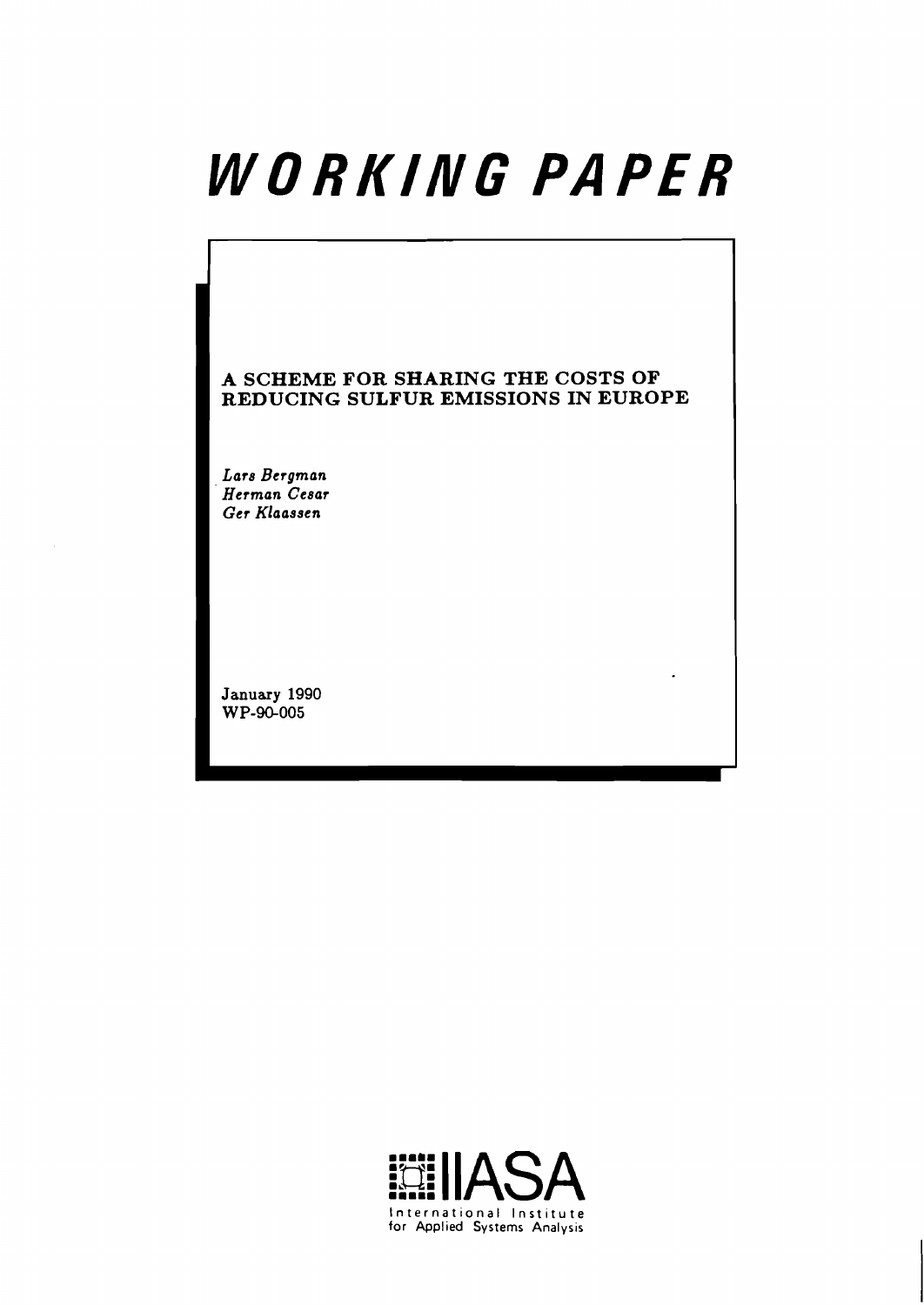#### **A SCHEME FOR SHARING THE COSTS OF REDUCING SULFUR EMISSIONS IN EUROPE**

*Lars Bergman Herman Cesar Ger Klaassen* 

January 1990 WP-90-005

*Working Papers* are interim reports on work of the International Institute for Applied Systems Analysis and have received only limited review. Views or opinions expressed herein do not necessarily represent those of the Institute or of its National Member Organizations.

INTERNATIONAL INSTITUTE FOR APPLIED SYSTEMS ANALYSIS A-2361 Laxenburg, Austria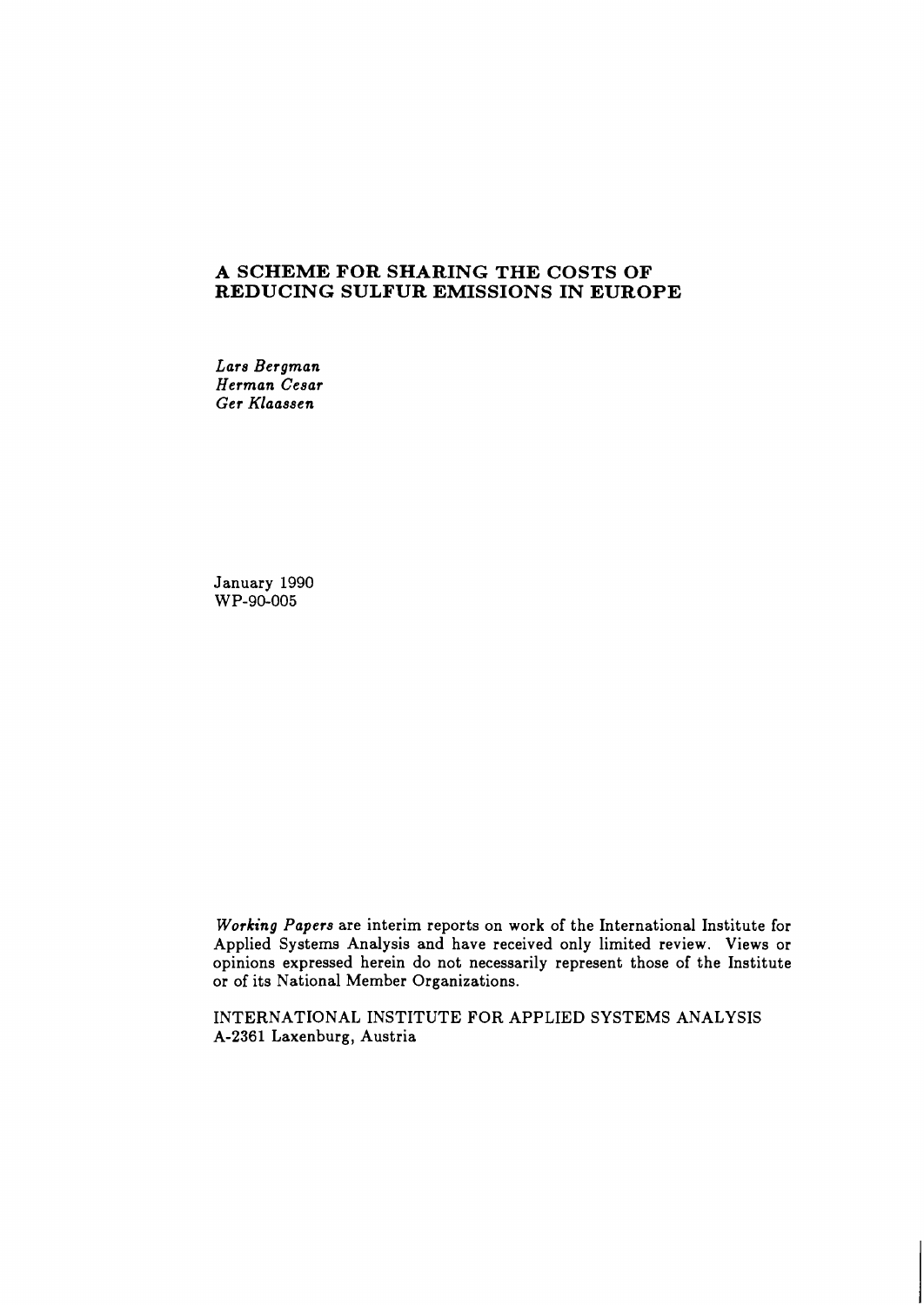#### Authors

Professor Lars Bergman is from the Stockholm School of Economics, Sveavagen 65, Box 6501, 11383 Stockholm, Sweden.

Herman Cesar is from the Agricultural University Wageningen, Department of General Economics, Hollandseweg 1,6706 KN Wageningen, The Netherlands.

Ger Klaassen (formerly from the Institute for Environmental Studies, Free University, P.O. Box 7161, 1007 MC Amsterdam, The Netherlands) will be with the Transboundary Air Pollution Project at IIASA in 1990.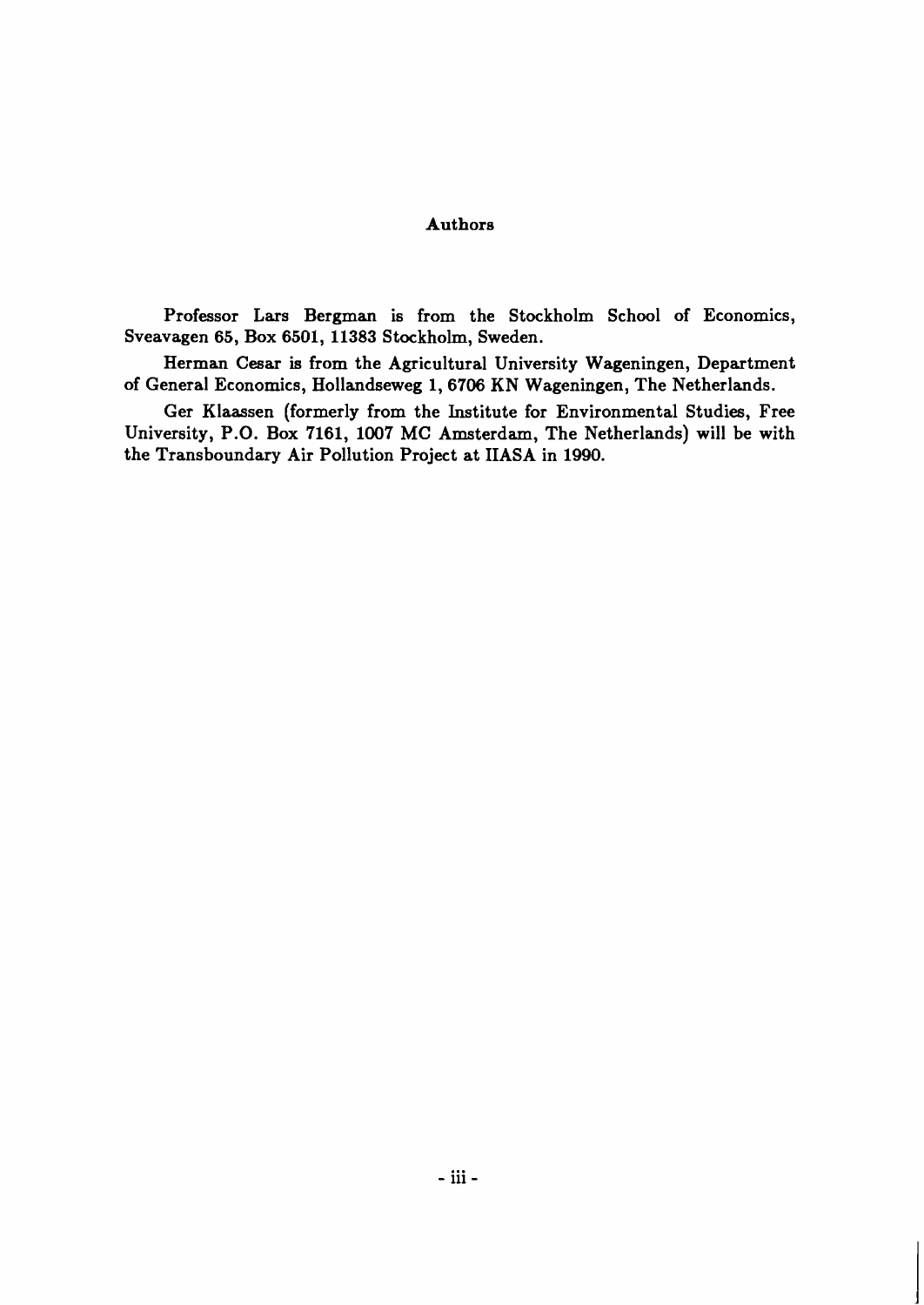## **Preface**

The Regional Acidification INformation and Simulation (RAINS) model developed by the Transboundary Air Pollution Project is being used to develop cost-effective emission reduction strategies to reduce acidic deposition in Europe. The model is proving to be especially useful in the work of the United Nations Economic Commission for Europe in developing new emission reduction protocols under its Convention on Long-Range Transboundary Air Pollution. Cost-effective emission reduction strategies usually involve non-uniform emission reductions among countries, and non-uniform expenditures. This Working Paper proposes a scheme for sharing the costs of emission reductions among countries to improve the general state of the European environment.

Roderick W. Shaw Bo R. Döös Leader, Transboundary Air Pollution Project Leader, Environment Program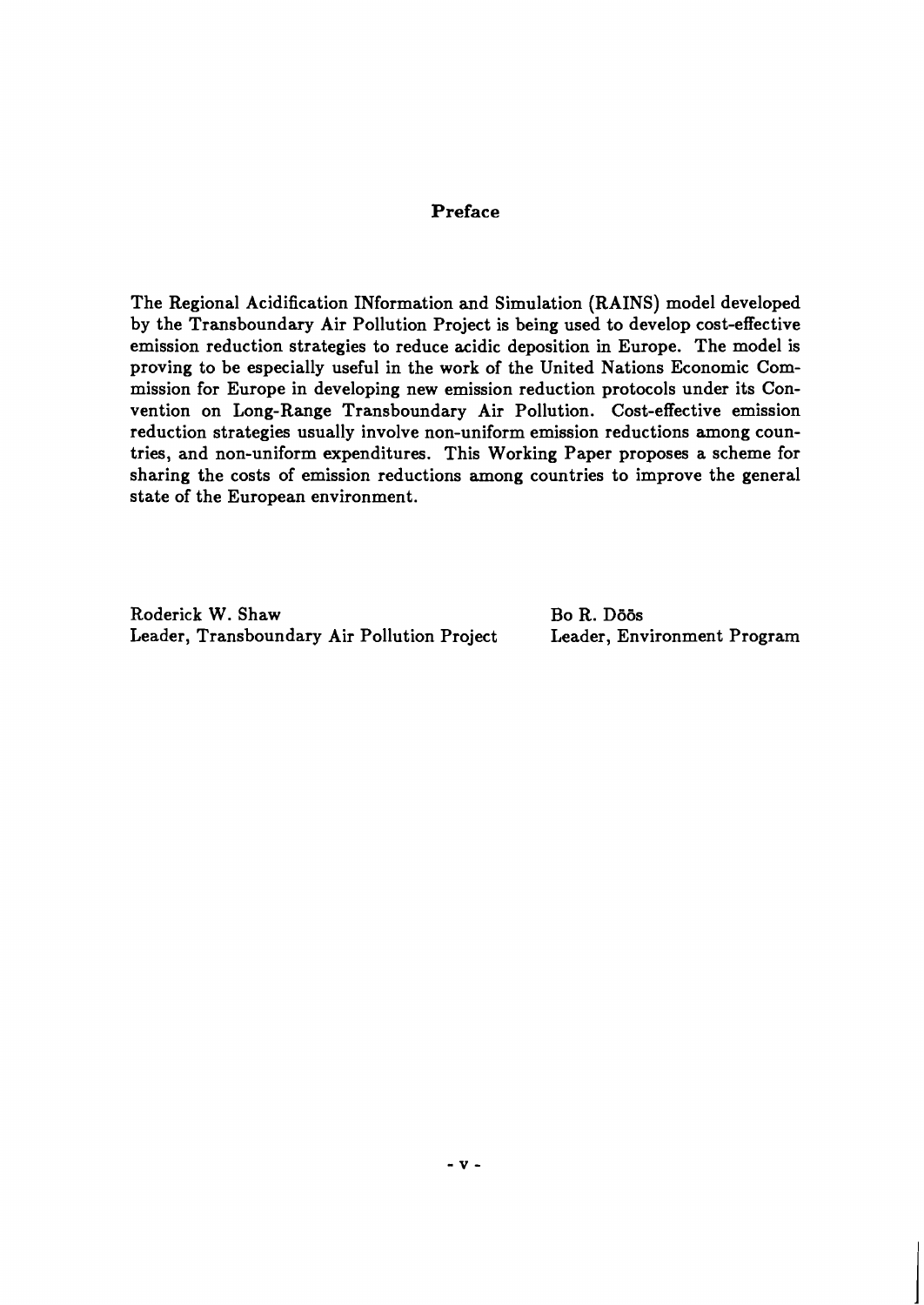# **Acknowledgements**

We wish to thank Markus Amann and Rod Shaw of the Transboundary Air Pollution Project at IIASA for providing valuable advice and comments. The financial support from the Foundation IIASA Netherlands **as** well as the University Simulating Fund (USF) and the Institute for Environmental Studies of the Amsterdam Free University are gratefully acknowledged.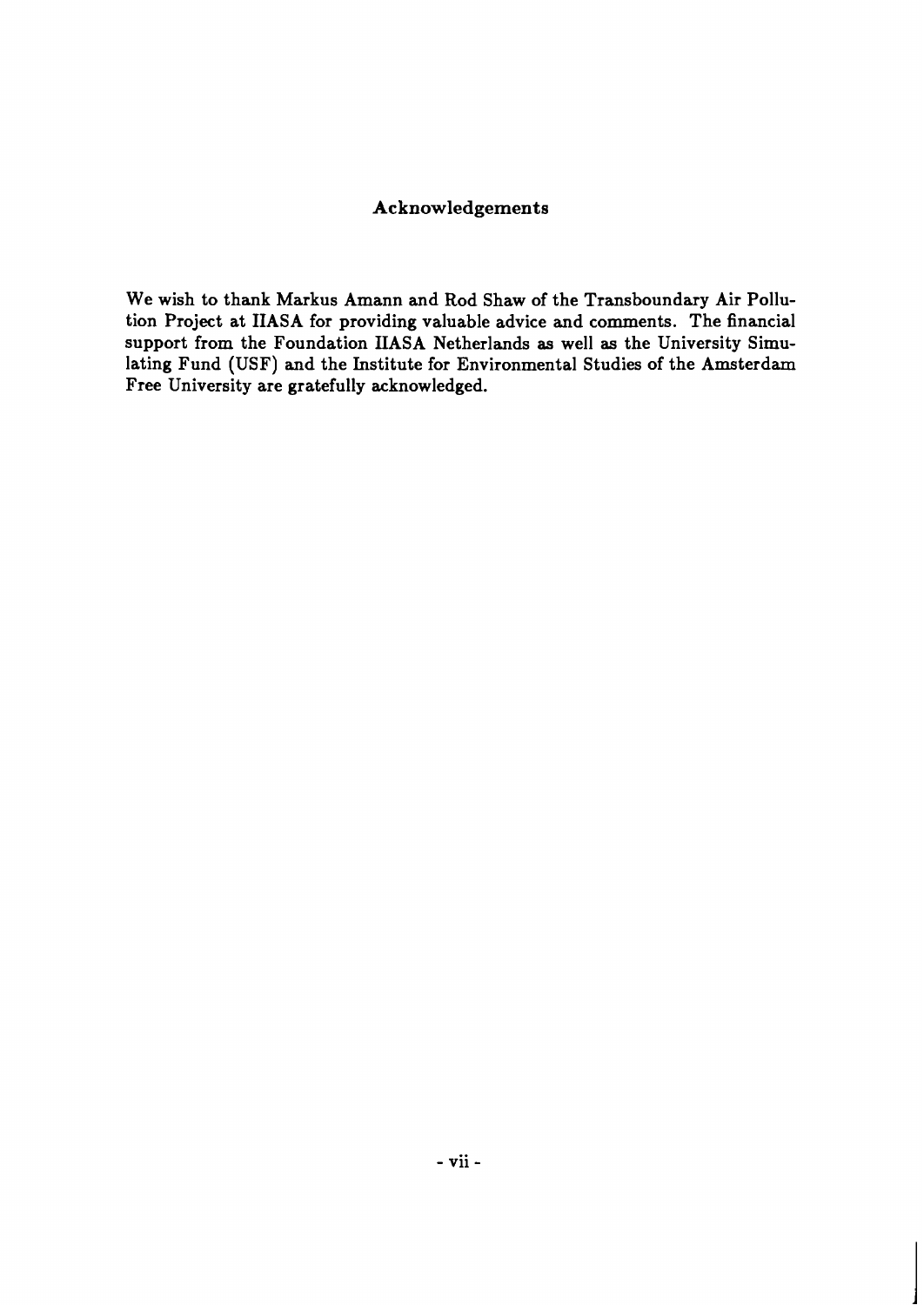### **Abstract**

A particular scheme for sharing the costs of controlling sulfur emissions in Europe which is beneficial for all countries and ensures cost-efficiency is examined. The contribution of each country to the scheme depends on its gain from cooperation. An example indicates that these gains can be considerable for each country. However, in reporting cost functions, in specifying deposition targets, or both, it is possible to deceive. Some countries might even gain more from cooperation by leaving specific countries outside the cooperation. Even with deceiving it might still be beneficial for countries to cooperate. Moreover, both cost functions and deposition targets could be checked.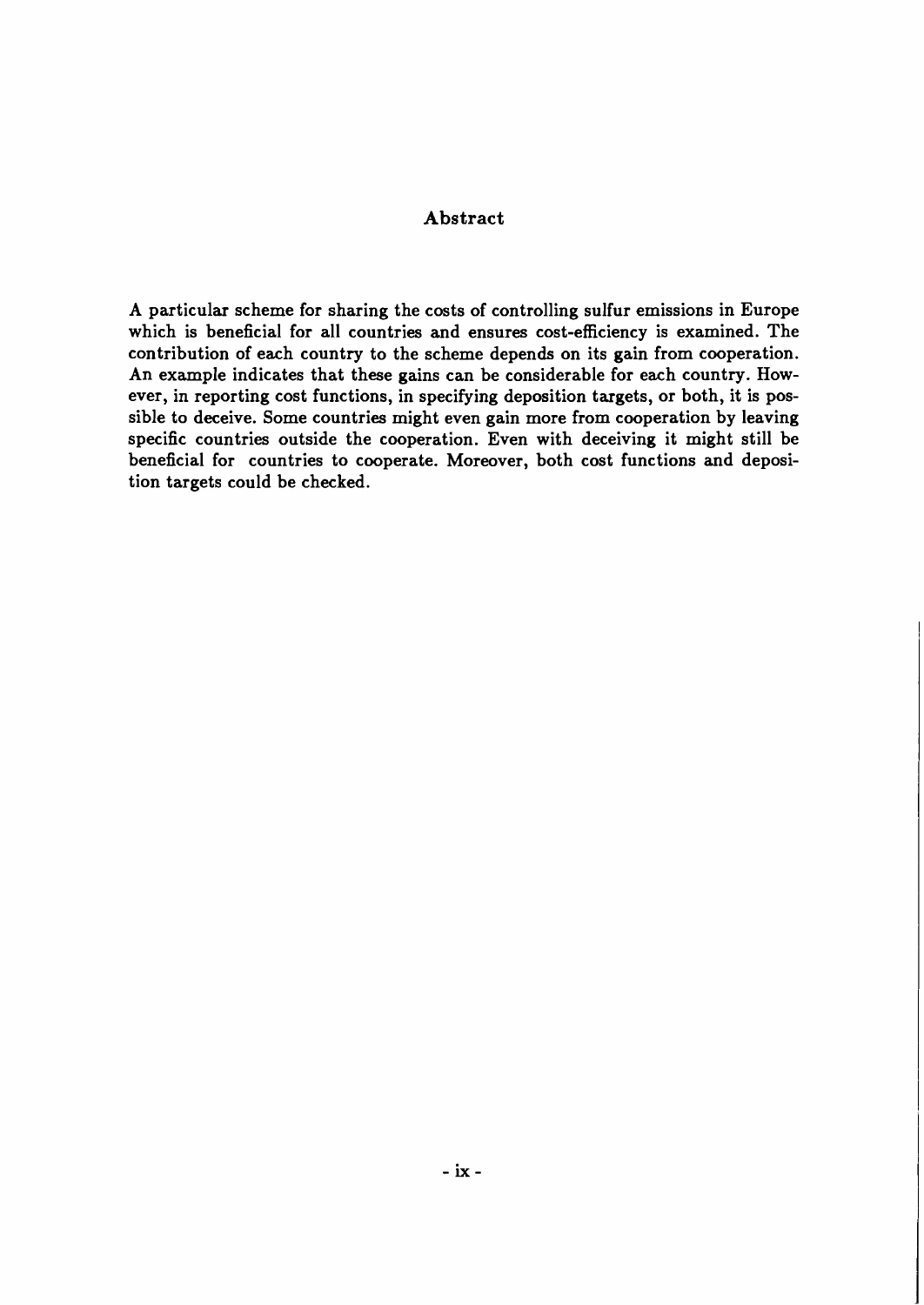# **Table of Contents**

| 1. Introduction<br>2. The scheme        | 2  |
|-----------------------------------------|----|
| 3. The model used - RAINS               | 6  |
| 4. The cost sharing scheme - an example | 7  |
| 5. Incentive compatibility              | 8  |
| 6. Conclusions                          | 11 |
| References                              | 11 |
| List of symbols                         | 12 |
| Tables                                  | 13 |
| Figure 1                                | 19 |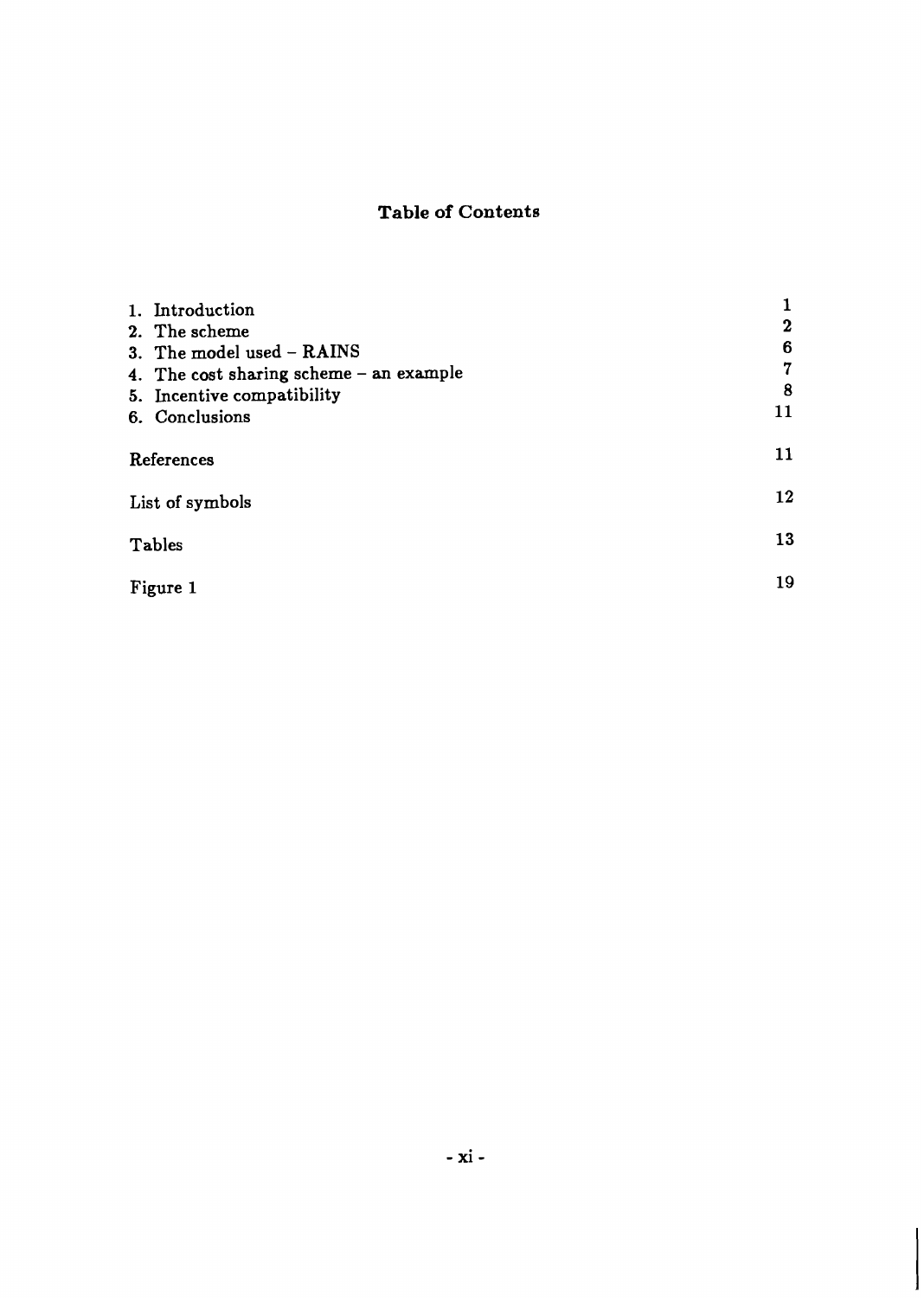#### **A SCHEME FOR SHARING THE COSTS OF REDUCING SULFUR EMISSIONS IN EUROPE**

*Lars Bergman, Herman Cesar and Ger Klaaeeen* 

#### **1. Introduction**

It is becoming a common knowledge that a cooperative European programme to reduce sulfur emissions might lead to considerable cost advantages over isolated, national strategies. Shaw (1989) for example shows that the funds required for a 50% uniform reduction in emissions could be applied in a more efficient way to reduce sulfur deposition to 3-4  $g/m^2$  instead of 5-8  $g/m^2$ . Such a cost-effective, targeted abatement strategy, however, implies an uneven distribution of pollution control efforts and associated costs since the most cost-effective measures will be concentrated in a limited number of countries. Consequently, countries which have to carry the cost burden are likely to oppose to the abatement strategy. To implement cost-effective strategies inter-country transfers of funds within Europe are therefore probably indispensable. A scheme for these transfers has to be designed such that it is beneficial for all countries to participate.

Countries such as Sweden and the Netherlands are presently discussing the possibilities of paying countries to reduce their emissions instead of taking more stringent, and hence more expensive, abatement measures domestically. The Electricity Producers in the Netherlands, in their latest annual report (SEP, 1989), suggested making investments in abatement measures in other countries, especially in Poland. Comparable proposals were discussed in the Swedish Parliament. Several principles can be applied to share the costs of reducing sulfur emissions in Europe (Klaassen and Jansen, 1989). It is difficult however to find a scheme that provides sufficient incentives for each country to participate (Maler, 1989).

This paper focuses on a particular scheme for sharing the costs of reducing sulfur emissions in Europe: a scheme which is beneficial for all countries. In addition, the incentives for countries to deceive, as well as the possibilities to counteract deceiving are examined.

The remainder of this paper is as follows. Section 2 introduces the scheme. Section 3 gives an overview of the model used to calculate the minimum costs to reach deposition targets. Illustrative results of the cost-sharing scheme are included in section 4. Section 5 examines the possibilities for countries to deceive when cooperating and the possibilities of a fund to counterbalance this. Conclusions are the subject of section 6.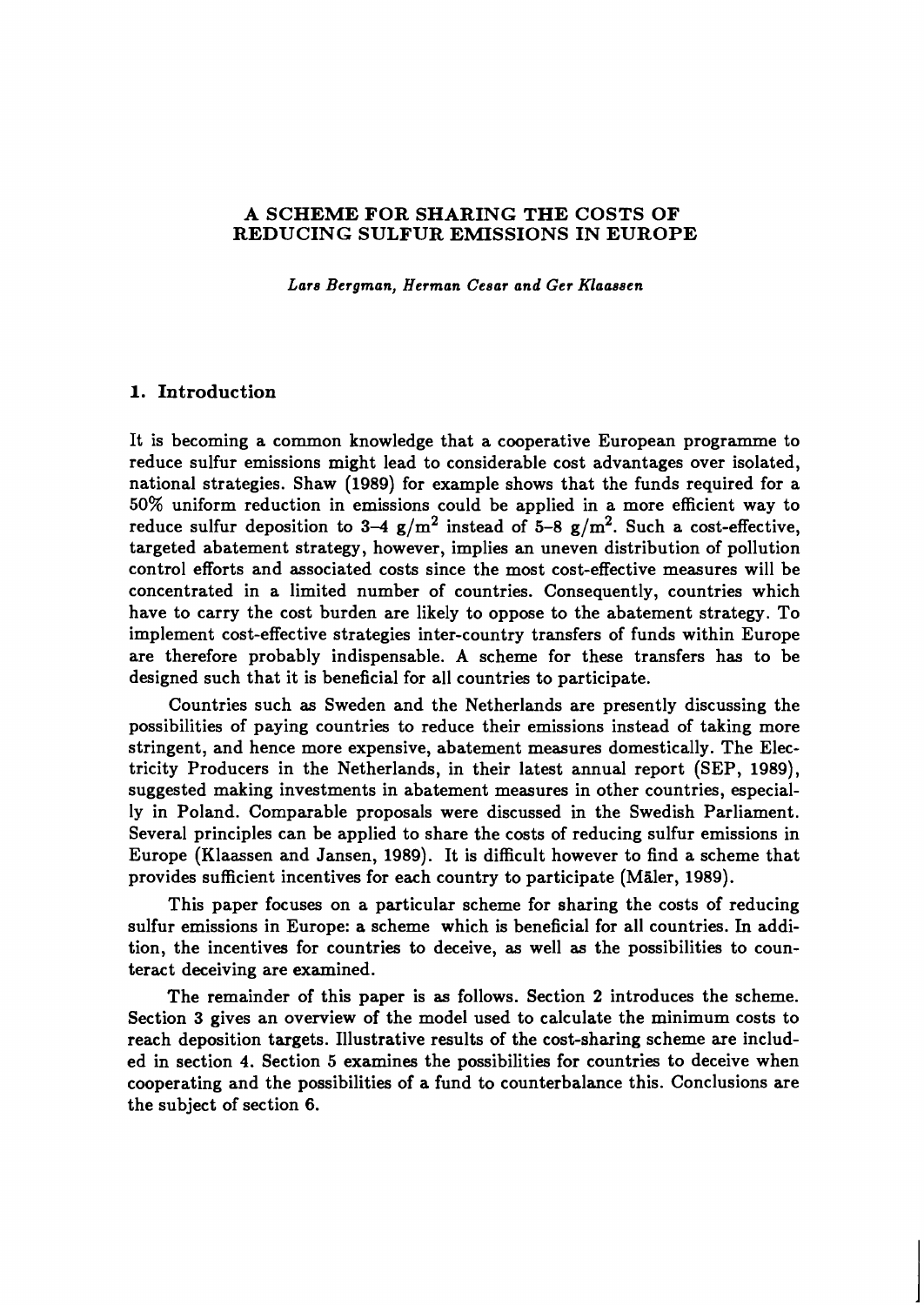#### **2. The Scheme**

#### A. Mode of operation

The scheme for international cost-sharing outlined in the following aims at establishing a mode of operation of a supranational institution, a "European Environmental Protection Fund", and at the exchange of information between individual countries and the "Fund". The purpose of the scheme is to give each individual country in Europe the incentives to support a joint program for sulfur emission reduction and to ensure that the joint program is designed to attain costefficiency. Cost-efficiency implies that target deposition levels are attained at minimum costs with respect to the allocation of abatement measures across countries.

It is assumed that each country has adopted a plan for emission control and that these plans are common knowledge for all relevant countries. Thus, unless additional commitments are made, each country expects the emission vector

$$
\bar{E} = (\bar{E}_1, \bar{E}_2, \dots, \bar{E}_n) \tag{1}
$$

for the **n** countries in the relevant group of countries. (Appendix A contains the full list of symbols used.) However, it is also assumed that the deposition levels resulting from  $\bar{E}$  are regarded as unacceptable or at least not low enough by all  $n$ countries. Thus there is a serious interest in additional emission control. With this background the scheme can be described in a series of steps:

1. Each country estimates a cost function

$$
C_i = C_i \ (E_i); \ dC_i/dE_i < 0 \tag{2}
$$

for emission reduction in the home country.  $C_i$  is the total cost and  $E_i$  is the total emission in country  $\mathbf{i}$ . There are no particular quality requirements with respect to the estimated cost functions, but once the country has submitted it to the Fund it has to accept the policy recommendations that the Fund might make on the basis of, among other things, the submitted cost function.

2. On the basis of the submitted cost functions and committed emissions reductions for all countries the Fund calculates deposition control functions

$$
\hat{C}_i = \hat{C}_i \ (Q_{i, \bar{E}, a, b}) : \frac{d\hat{C}_i}{d\hat{Q}_i} < 0 \tag{3}
$$

for each country.  $Q$  is the deposition in country i, b is a vector of cost functions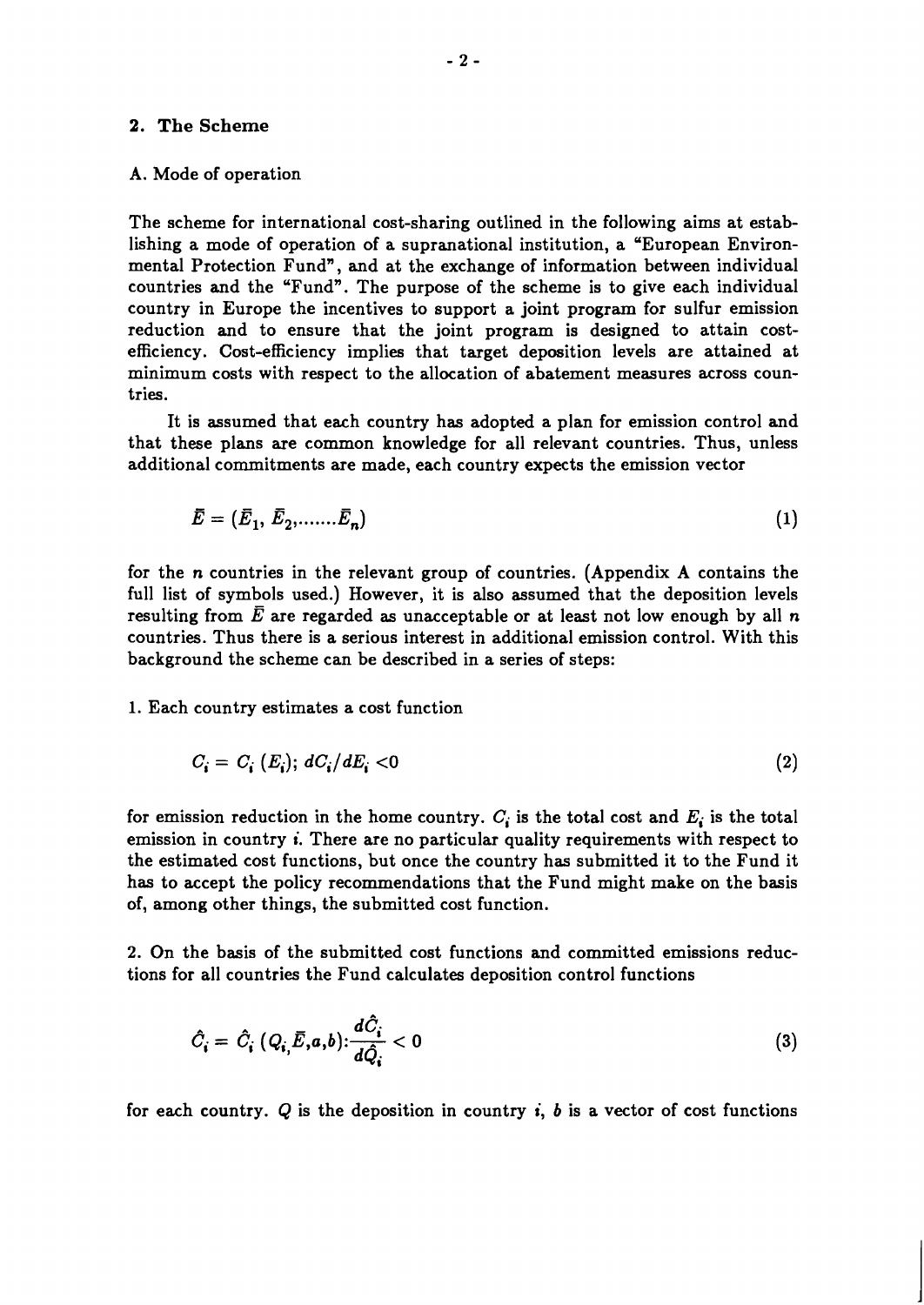parameters while a is the vector of parameters of the atmospheric transportation matrix, for instance, the so-called European Monitoring and Evaluation Programme (EMEP) matrix. In principle  $C_i^*$  is finite for  $Q_i = 0$ , but low  $Q_i$  values are likely to imply emission reductions implemented outside country **i** but paid by country i. It should be emphasized that  $\hat{C}_i$  includes the cost of control measures in other countries, paid by country i, in order to reduce depositions in country **i.** The cost function  $\hat{C}_i$  is interesting as it indicates the cost for country *i* in attaining additional deposition reductions by independent action.

3. The Fund reports the cost function (3) to country **i.** On the basis of that function, and its willingness to pay for deposition reduction, country **i** determines a target deposition level  $Q_i^*$ . That level may or may not be equal to the estimated "critical load" for country **i** and it may or may not be the result of an analysis of marginal damage costs and the marginal costs of deposition reduction implied by (3). The cost to country **i** for the target deposition reduction is

$$
\bar{C}_{\pmb{i}} = \hat{C}_{\pmb{i}}(Q_{\pmb{i}}^{\pmb{*}}; \bar{E}, a, b)
$$

4. On the basis of this information the Fund identifies a vector  $e = (e_1, e_2, \dots, e_n)$ of cost efficient, additional emission reductions by solving the problem

$$
C^* = \frac{\min}{e_i} \sum_i \{ C_i (\bar{E}_i - e_i) - C_i (\bar{E}_i) \}
$$
 (4)

subject to:

$$
\sum_{j} a_{ij} (\bar{E}_{i} - e_{i}) = Q_{i}^{*}; \text{for every } i
$$

where  $a_{ij}$  are the coefficients of the EMEP matrix and the summation over *i* includes all countries willing to collaborate in a joint emission control effort. The equality constraint reflects the need to avoid free riding.

5. The Fund requires all countries in the group of collaborating countries to reduce (or perhaps increase) their emissions by  $e_i$ . Moreover, in order to finance this additional emissions control the fund reimburses country i by

$$
C_i \left( \bar{E}_i - e_i^{\dagger} \right) - C_i \left( \bar{E}_i \right)
$$

That is for the extra cost estimated on the basis of the cost function submitted by country **i** itself.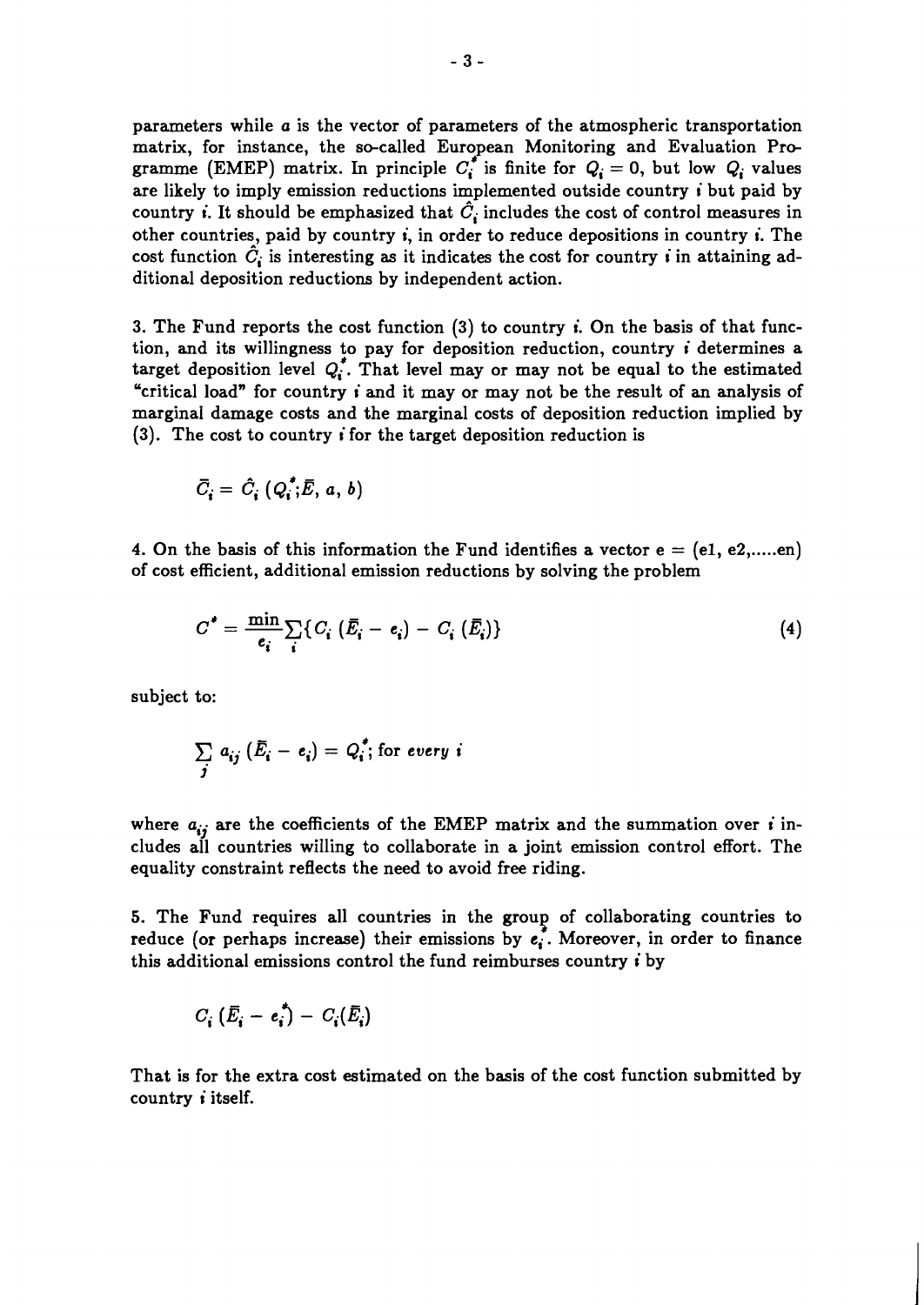6. Finally, each country contributes to the Fund by paying  $\alpha$ .  $\overline{C}_i$  where

$$
\alpha = C^* / \sum_i \bar{C}_i \le 1 \tag{5}
$$

Clearly  $\sum \alpha \ \bar{C_i} = C^*$ , that is, the Fund is breaking even, *i* and  $\alpha \ \bar{C_i} \leq \bar{C}$ . That **i**  is, each country benefits from the scheme. Thus, given that country **i** is actually willing to pay  $\overline{C}_i$  in order to attain its deposition target, the benefit of being a member of the Fund is equal to  $(1 - \alpha) \overline{C}_i$ . In section 4 estimates of "benefits" defined in this way are presented. It should be added that, in the light of the reduced costs of attaining the initially stated deposition target, country **i** may want to revise its deposition target. In that case the procedure is repeated.

#### B. Some observations

A few observations can immediately be made. First, membership to the Fund is implicitly assumed to be voluntary; any country that wishes to become a member is accepted. In practice the gain to the individual country depends on which countries participate. Thus from the point of view of the individual country there is an "optimal" group of members of the Fund. We have not analyzed this issue in depth, but a few illustrative, numerical results are included in section **5.** 

Secondly, in practice the equality constraints in Equation **(4)** may be impossible to satisfy. The reason is that there is only one control variable, the emission level, for each country but several receptor points. Thus  $(E - e)$  is an ndimensional vector while **Q** is an m-dimensional vector with m > n. In other words there are more goals than means, and **(4)** has to be rewritten

$$
C^* = \frac{\min}{e_i} \sum_i \{ C_i (\bar{E}_i - e_i) - C_i (\bar{E}_i) \}
$$
 (4')

subject to:

$$
\sum_{j} a_{ij} (\bar{E}_{j} - e_{j}) \leq Q_{i}^{\ast}; \text{for every } i
$$

In addition, there should perhaps be a non-negativity constraint on  $e_i$ ; countries may feel that cooperation, in order to reduce depositions, should not lead to increased emissions in any one of the cooperating countries.

With these modifications of the scheme, however, there is a possibility of free riding. By stating a higher target deposition level than a country desires and is willing to pay for, a country can attain the desired deposition level at a lower cost. The numerical results will illustrate this possibility for a few cases (section **5).**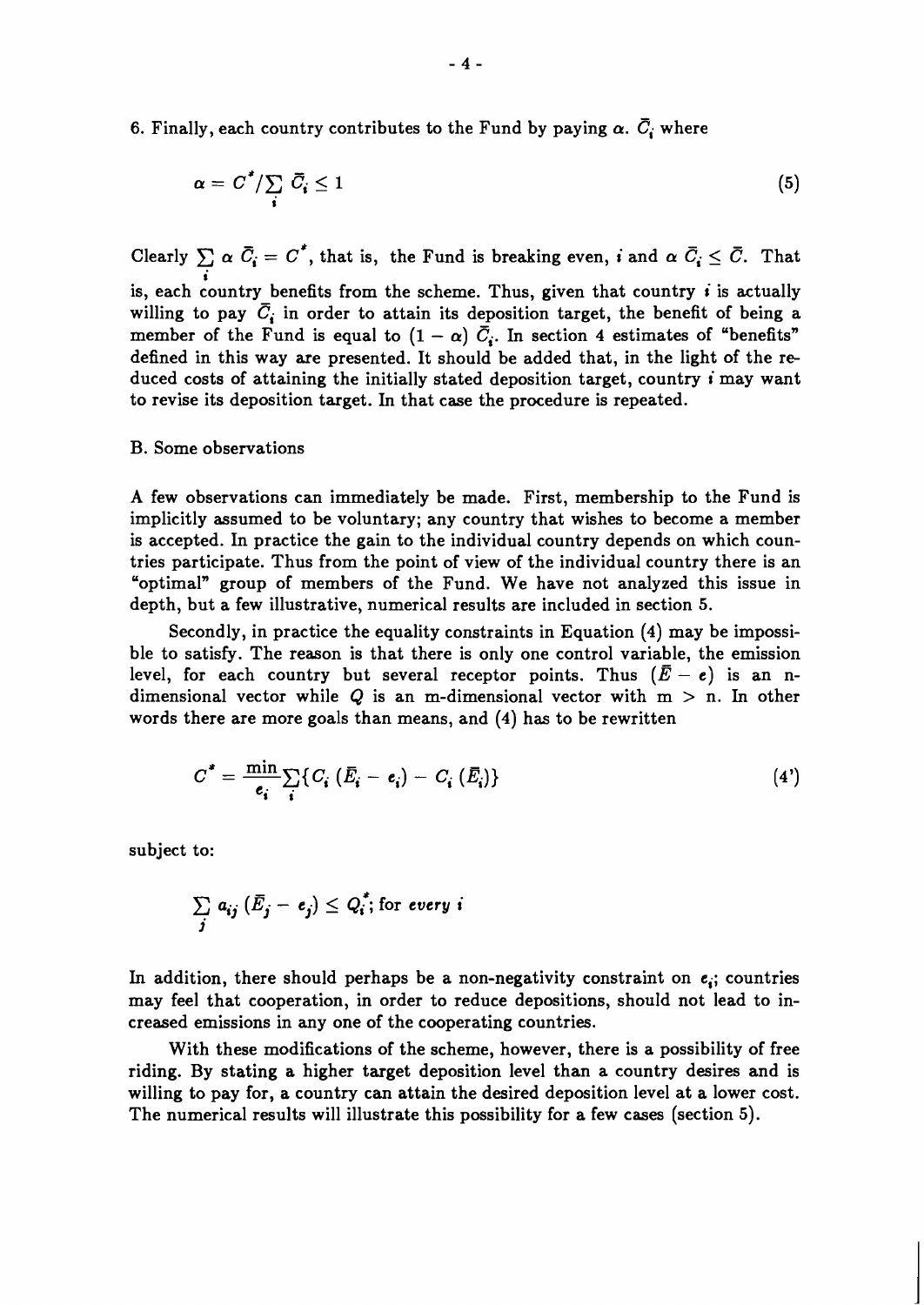Thirdly, countries may have incentives not to report the true cost functions. To see this, consider the following benefit function for country **i** 

$$
B_i = (\bar{C}_i - \alpha K_i \bar{C}_i) + (K_i C_i^* - C_i^*); V_i
$$
\n
$$
(6)
$$

where  $B_i$  are the benefits in country *i* and  $C_i^*$  the cost of additional emission reduction in country **i** in the coordinated cost minimizing plan over and above the initial emission reduction plans. The parameter  $K_i$  is controlled by country *i* and has the following role. When country i reports its cost function to the Fund it reports the true cost function times  $K_i$ , especially in  $K_iC_i$ . Truthful revelation of the cost function thus implies  $K_i = 1$ .

With the inclusion of  $K_i$  the contribution to the Fund is  $\alpha K_i C_i$ , while the reimbursement from the Fund is  $K_i C_i^*$ . As the true cost function in the optimal program is  $C_i^*$ , country *i* can gain from excessive reimbursement by cheating about its cost function. On the other hand  $K_i > 1$  means that the contribution to the Fund will be higher than it would be otherwise. In other words the benefits,  $B_i$ , can be seen as a function of  $K_i$ .

A necessary condition for maximization of  $B_i$  with respect to  $K_i$  is, after some manipulations and under the simplifying assumption that both  $C_i$  and  $\alpha$  are in-<br>dependent of  $K_i$ ,<br> $\frac{dB_i}{dK_i} = C_i^* - \alpha \ \bar{C}_i (1 + \frac{\delta \alpha}{\delta K_i} \cdot \frac{k_i}{\alpha}) + (K_i - 1) \frac{\delta C_i^*}{\delta K_i} = 0$  (7) dependent of  $K_i$ ,

$$
\frac{dB_i}{dK_i} = C_i^* - \alpha \ \bar{C}_i (1 + \frac{\delta \alpha}{\delta K_i} \cdot \frac{k_i}{\alpha}) + (K_i - 1) \frac{\delta C_i^*}{\delta K_i} = 0 \tag{7}
$$

With  $\delta C^{*}_{i}/\delta K_{i} \leq 0$ 

It is obvious that truthful revelation of the cost function, especially in  $K_i = 1$ , is only a special case. However, it is also clear that the degree of cheating depends on how sensitive the optimal plan is with respect to the cost level in country **i.** If country **i** should carry out more or less the same measures at any cost level, then  $\delta C^{*}_{i}/\delta K_{i}$  is small in absolute value, and the optimal  $K_{i}$  deviates significantly from unity. If, on the other hand, a small cost increase in country **i** would shift a significant share of abatement measures from country  $\boldsymbol{i}$  to some other country, there is not much room for cheating with the cost function.

Finally, even if countries have no possibilities to cheat with the cost functions alone, there can be situations in which a combination of untrue revelation of both the cost function and deposition goals may be beneficial to these countries. The reason is that a country that is the main polluter of some neighboring countries will be paid by "The Fund" to abate its pollution, especially when the costs are low. This holds even when the revealed target deposition in this country is very low. By announcing too low abatement costs and too high deposition goals, it can avoid payments to the Fund. By contrast the country will be paid by the Fund to reduce emissions. Its only costs are then the true costs of abatement minus the announced costs of abatement. This amount may be much smaller than the costs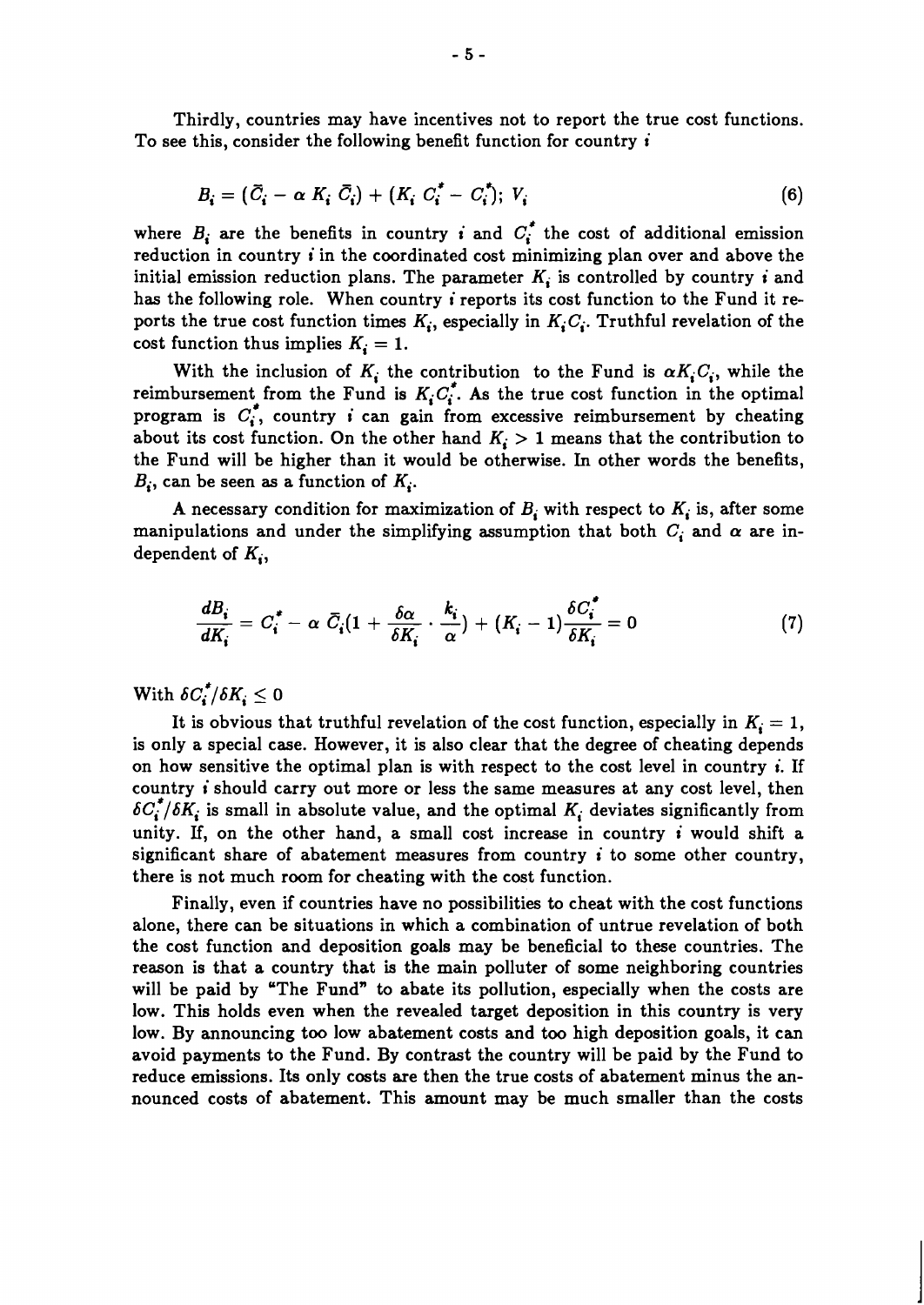this country would have had to contribute to the fund had it rightly announced its target deposition and cost function.

#### **3. The Model Used** - **RAINS**

RAINS (Regional Acidification INformation and Simulation) is an integrated model of acidification in Europe. It describes the set of relations that links the generation of pollutants through deposition with their adverse impacts on natural resources such as forests, groundwater and lakes. The emphasis is on the transboundary aspects of air pollution (Alcamo et **d.,** 1987). The model is developed by the International Institute of Applied Systems Analysis (IIASA) and is designed **as** a tool for evaluating control strategies. Currently the model is mainly sulfur-based, but nitrogen is being incorporated and ammonia emissions are to be included in the near future.

The model consists of a number of submodules (*Figure 1*): Energy pathways,  $SO_2$  control strategies, Costs,  $SO_2$  emissions,  $SO_2$  transport, Lake acidity, Forest soil acidity and Direct forest impacts. In this paper the first five submodules were used.

In the Energy Pathway and  $SO_2$  emissions submodels, different energy projections can be implemented. The submodel accounts for five emission-producing sectors: conversion (e.g., refineries), power plants, domestic, industry and transportation. Eight fuel types are distinguished: brown coal, hard coal, derived coal (e.g., coke, brown coal briquettes), light oil (e.g., gasoline), medium distillate (gas oil), heavy oil, gas and other fuels. The latter two are assumed to produce no sulfur emissions. Moreover, process emissions are taken into account when calculating the total emissions.

In the Pollution Control and Cost submodels, four types of emission reduction are considered: energy conservation, fuel substitution, use of low sulfur fuels and desulfurisation. For the latter type the following technologies are considered: combustion modification, flue gas desulfurisation and regenerative processes. For the option "energy conservation", no costs are assessed. For the remaining options, costs are based on country and technology-specific parameters (Amann and Kornai, 1987). The resulting national abatement cost functions incorporate the most important cost influencing factors of the European countries in an internationally comparable way. The cost functions are piecewise linear reflecting that, in order to increase emissions further, another technique with higher marginal abatement costs has to be applied.

The transport submodel predicts concentration and sulfur deposition for 150 x 150 km grids over Europe from the emission patterns of  $SO_2$ . In doing so, it uses source-receptor linkages generated by the long-range atmospheric transport model developed by the Norwegian Meteorological Institute under the European Monitoring and Evaluation Program (EMEP) of the ECE Convention on Transboundary Air Pollution. Each country consists of at least several grids so that regional differentiation of deposition loads within a country is possible.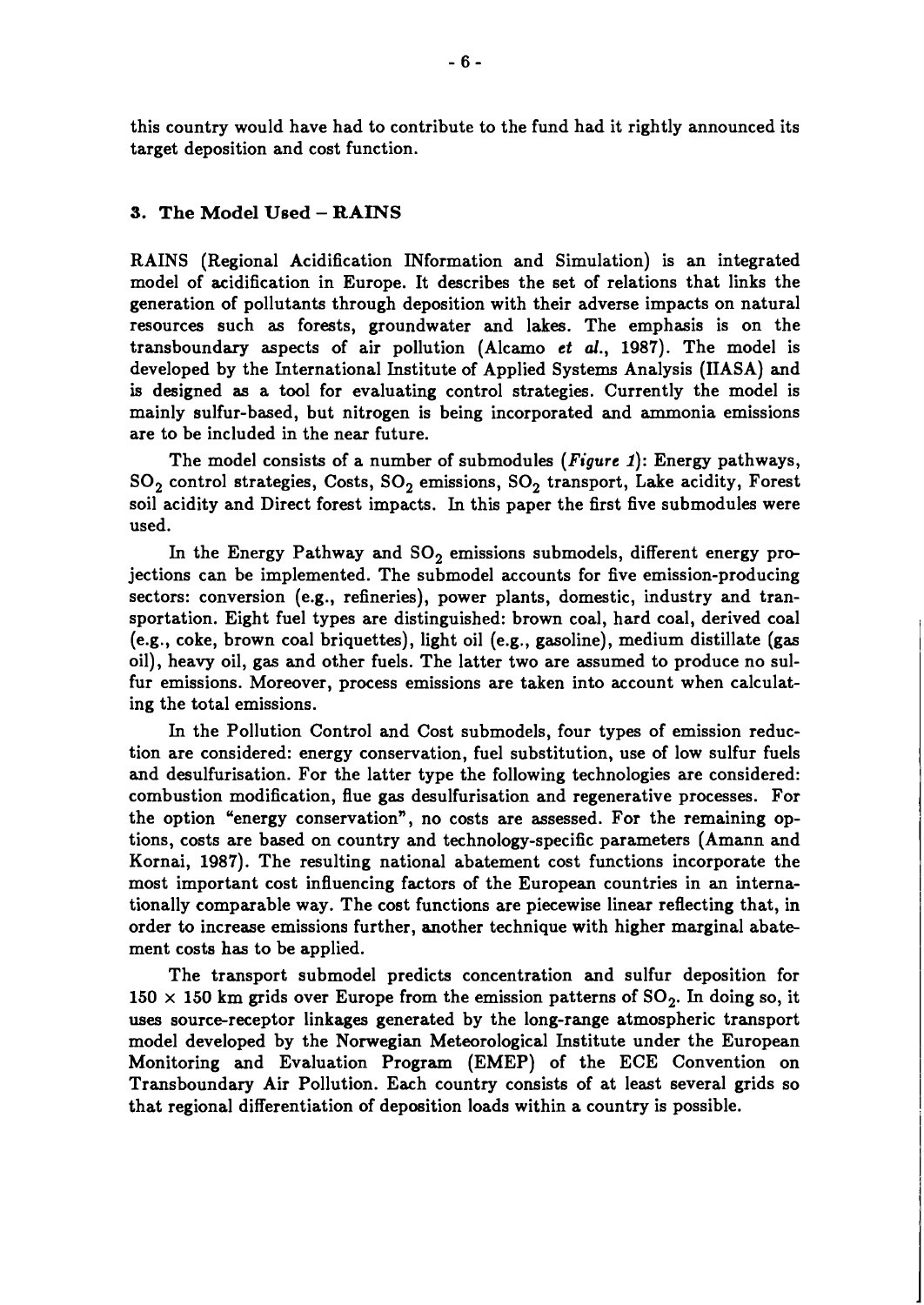As shown in *Figure* 1, the model can be operated in two ways:

 $\bullet$ The Scenario Analysis mode:

> Given a specified pattern of energy use and control strategies, the environmental consequences are assessed.

The Optimization mode:

Given environmental targets, specified in terms of sulfur deposition or desired emissions, the optimum (i.e., cost efficient) geographical distribution of sulfur emission reduction are calculated.

In the Scenario Analysis mode the submodels described above will be used to calculate emission and deposition. Furthermore, the optimization mode is used to estimate potential cost savings of more cost-effective policy measures.

#### 4. The **Cost** Sharing Scheme - An Example

In this section, the proposed scheme will be illustrated using a specific set of cost functions and target deposition levels. The contributions of the countries to the Fund as well as reimbursements of the Fund to the countries will be calculated for this set.

The cost functions used are the standard, piecewise linear functions given in the RAINS model for the official energy pathway in the year **2000'.** It is assumed that the initial emissions are those following from current reduction plans as incorporated in RAINS. This means that the costs calculated for the scheme are the extra costs to attain target deposition levels over and above the costs of the current reduction plans. The optimization mode of the RAINS model is used for all minimum cost calculations. Target deposition levels are quite arbitrarily chosen and summarized in *Table* 1. Note that these are peak grid levels, the average national sulfur deposition might be much lower.

In order to calculate the payment scheme for this specific example, four calculations have to be carried out. First, the costs to country *i*  $(\bar{C}_i)$  for unilaterally attaining its target deposition levels  $(Q^*_{i})$  have to be computed. These are minimum costs of abating air pollution to such an extent that the deposition targets for this country are reached. This means that abatement measures can both be taken in the country itself and elsewhere, depending on the costs. The results are summarized in *Table* 2. Note that for some countries, such as Ireland and Bulgaria, deposition goals will be met by the current reduction plans without any further costs.

Secondly, the minimum costs  $(C^*)$  of jointly attaining target deposition levels  $(Q^*)$  in all countries contributing to the fund have to be calculated. For each

<sup>&</sup>lt;sup>I</sup> The fuel burnt in new and existing plants was however based on more detailed information (Cesar and **Klaamen, 1989).**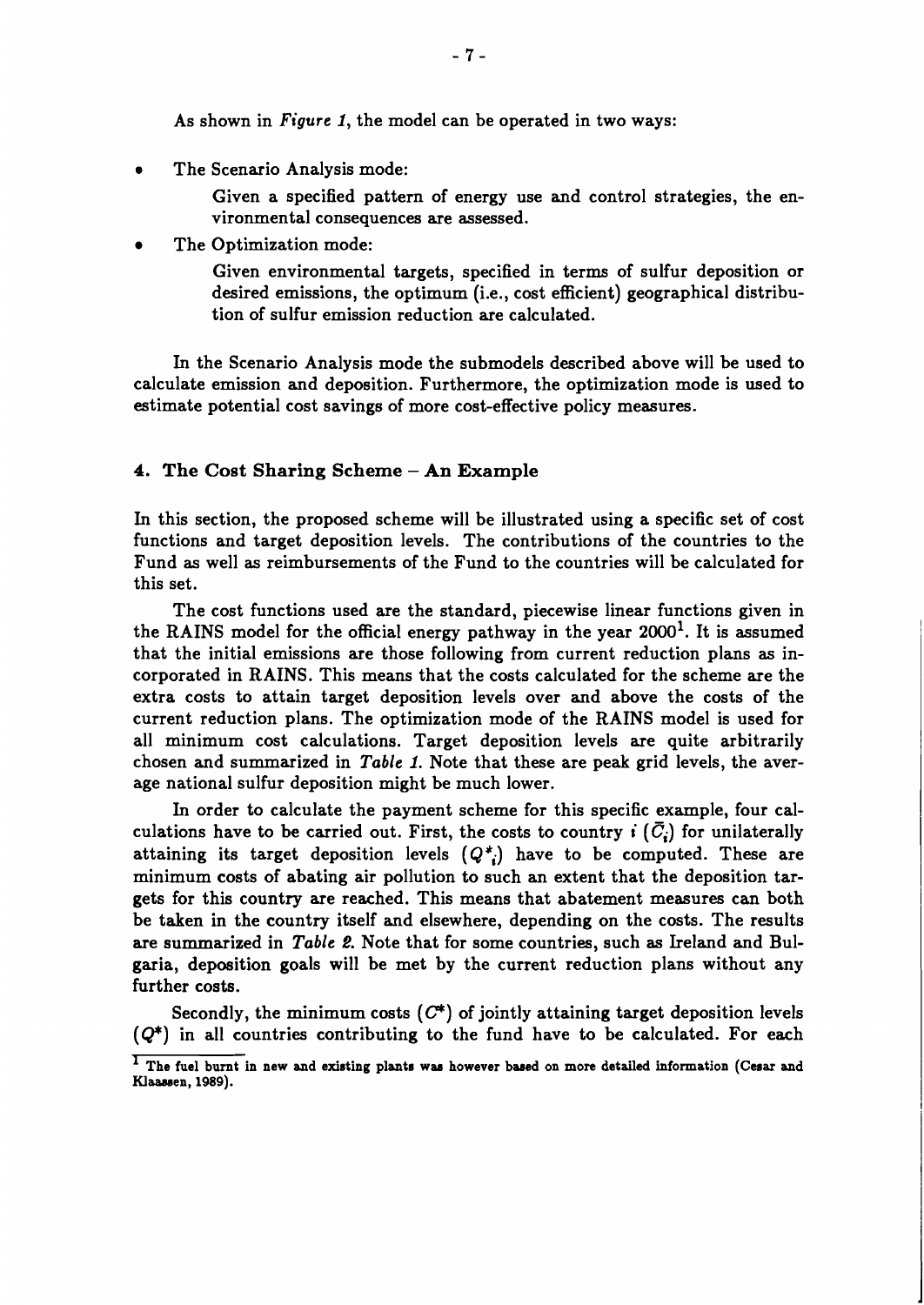country these are the costs of the abatement techniques that it should install to reach the overall deposition goals. In the scheme, these costs would be reimbursed to the countries by the Fund (Table 2). Note that these costs are much lower than the sum of the costs of unilaterally attained reductions  $(\bar{C}_i)$ , illustrating the gains from cooperation.

Thirdly, the contribution of each country to the fund is calculated. In order for the fund to break even, only a fraction  $\alpha$  of the cost  $\overline{C}_i$  needs to be paid by the countries to the fund. The sum of  $\bar{C}_i$  equals the quotient of  $C^*$  and the sum of  $\bar{C}_i$ being about 0.36. Hence, the contribution of country *i* is  $\alpha \bar{C}_i$  and the benefits of each individual country from the scheme is  $(1 - \alpha) \bar{C}_i$  (Table 2).

Finally, the net payments to the fund are calculated as the difference between the contribution to the Fund and the reimbursement by the Fund to each country (Table 2). Note that the sum of the net payments is zero which indicates that the fund is breaking even.

Once this calculation is carried out by the Fund, a country might want to revise its deposition target. In order for a country to balance costs and benefits of such a revision, it should know the marginal costs of changes in its deposition target. For Austria, this is shown in Table **3.** A change in deposition goals from **2.0** g s/m2 to **1.5** g s/m2 increases annual costs from **2000** million DM to **3378** million DM. Similarly, loosening of deposition targets to 2.5 g S/m<sup>2</sup> decreases costs from **563** million DM to **807** million DM. Similarly, other countries might want to revise the deposition targets as well. In that case the process can be repeated until no country wants to make any further changes.

This example shows that given the deposition targets and cost functions, the cost sharing scheme can be calculated quite easily. However, the problem is to what extent the countries will reveal their cost functions and deposition goals truly.

#### **5. Incentive Compatibility**

#### A. Deposition levels

The first possibility to deceive originates from the cost effective way to jointly attain the target deposition levels. This means that some countries might reach low peak depositions because of measures taken to decrease deposition in neighboring countries. This might even be true if their own deposition goals are high.

This creates the possibility for these countries to behave as a free rider since denying to the Fund their desire to decrease current deposition levels will lower their costs, while their lower deposition levels will be attained anyhow because of the measures taken for other countries. In our specific example (described in the previous section), **10** countries were able to gain by not truly revealing their depsition targets: the Scandinavian countries (Finland, Norway, Sweden), some Western European countries (France, Luxembourg, the Netherlands and Switzerland) **as** well as Hungary, Rumania and Yugoslavia. Though this may be different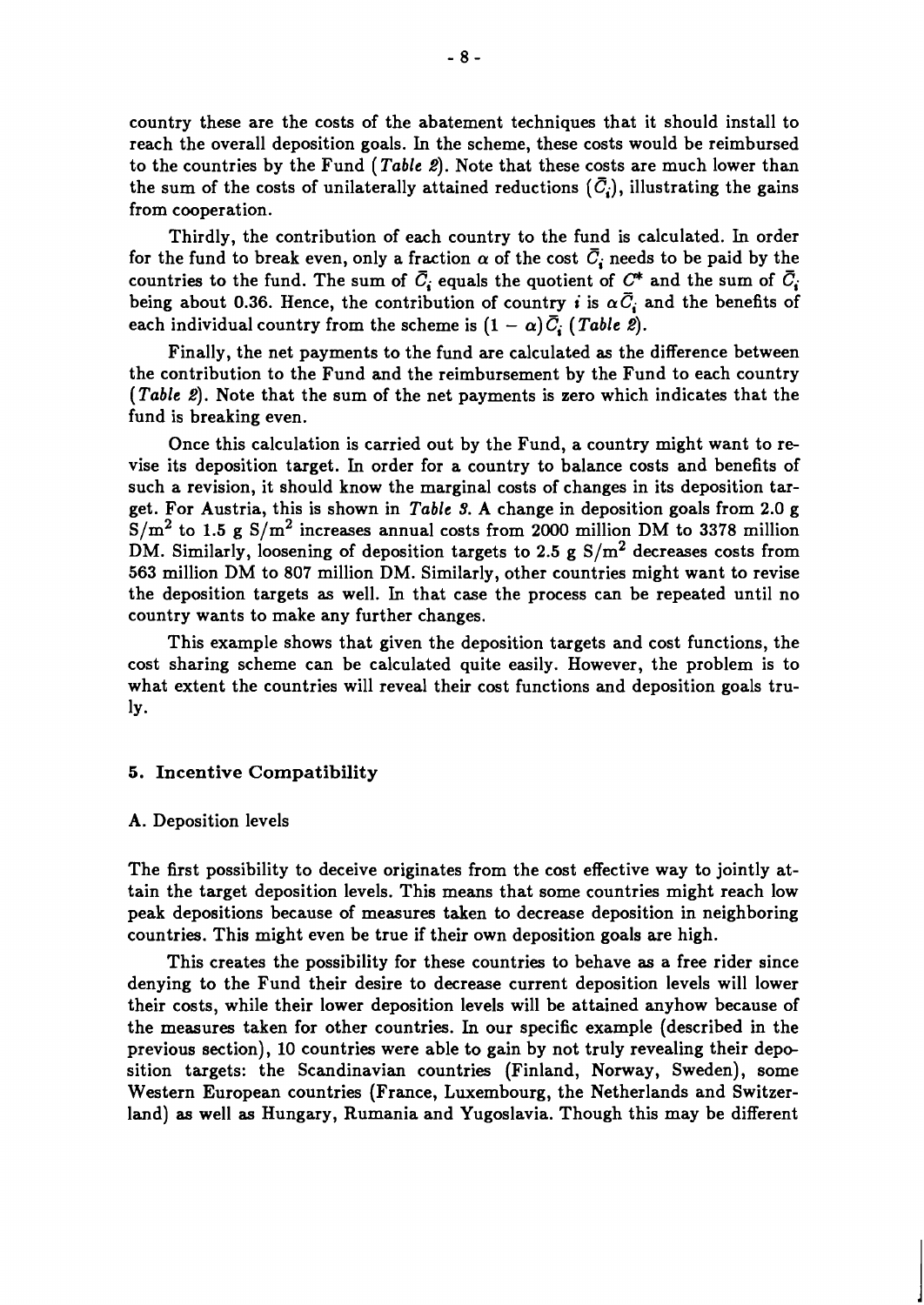for any other example, it seems that the chance on changes in the composition of the group as well as the number of its participants is quite low. An elevation of the deposition goals for Czechoslovakia, the GDR and Poland to 6  $g/m^2$ , for example, leaving other things unchanged will only lead to the exclusion of Sweden from the group of possible "cheaters".

The gain from over reaching differs per country and per situation. *Table* 4 summarizes these gains for Sweden and for the Netherlands in our specific case. In Sweden, the peak grid deposition will always drop to 0.95 g  $S/m^2$  for every target deposition in Sweden above this number. This means that Sweden's contribution to the Fund (1044 million DM) can drop to zero if their announced target depositions are high enough. A similar situation occurs for the Netherlands, which is able to gain even 1929 million DM annually by deceiving.

#### B. Cost functions

As was mentioned in the previous section, countries may also be able to deceive with their cost functions. This possibility was also simulated with the RAINS model. Given the target deposition levels and the cost functions, it was assumed that USSR would overestimate its costs. USSR was chosen because its  $dC^*/dk$  is zero for reasonable values of k, and its  $\overline{C}_i$  is close to  $C_i^*$ .

In the extreme case with  $\overline{C}_i$  and  $C_i^*$  being equal, an overestimation of the true costs with  $100^*(k - 1)\%$  would lead to net payments from the fund being k times as large (assuming  $\alpha$  to remain constant). This was checked in our example with k = 1.1 for USSR. The results are presented in *Table* 5. The numbers show that even though the contribution of USSR to the Fund increases, the additional reimbursement implies an overall gain of about 10%. It should be noted that the results for USSR are rather specific due to the fact that, given the selected deposition targets, USSR always has to take a specific number of domestic abatement measures to meet its own domestic targets. This explains the small difference between the costs of unilateral and cooperative action.

More generally, the scope for deceiving can be analyzed as follows. Recall More generally, the scope for deceiving can be analyzed as follows. Recall that the net payment to the Fund is  $(\alpha \bar{C}_{i}, -C_{i})$ . As a result of deceiving  $(k_{i} \neq 1)$ all three factors  $\alpha$ ,  $\bar{C}_i$ , and  $C_i^*$  change. First of all, unilateral costs  $(\bar{C}_i)$  will change with  $y$   $(k_i - 1)$   $\bar{C}_i$ . y will be smaller or equal than one because optimization implies that an increase in costs in country *i* with  $(k<sub>i</sub> - 1)$  will generally imply that it is cheaper to pay other countries. Hence  $\overline{C_i}$  is likely to rise with less than  $(k_i - 1)$ . Secondly, optimal costs of cooperation  $(\overrightarrow{C}_i^*)$  change as well with  $z$ .  $(k_i - 1)C_i^*$ . **z** is smaller or equal to one. Since cooperation allows for more cost-effective solutions than unilateral action, z is likely to be smaller than y. Thirdly,  $\alpha$  (the ratio of optimal cost for country **i** and the sum of the costs of unilateral action) will change.  $\alpha$  is defined as  $C^*_i/\Sigma \bar{C}_i$ . Because cooperation generally offers more scope for costeffective solutions the change in  $C_i^*$ , resulting from a change in country *i*'s reported cost function, is likely to be smaller than the change in  $\Sigma \bar{C}_i$ . Consequently the change in  $\alpha$  ( $\delta \alpha$ ) will be smaller than 1. This leads to the following conclusion. Deceiving with the cost function is beneficial if it reduces net payments of country to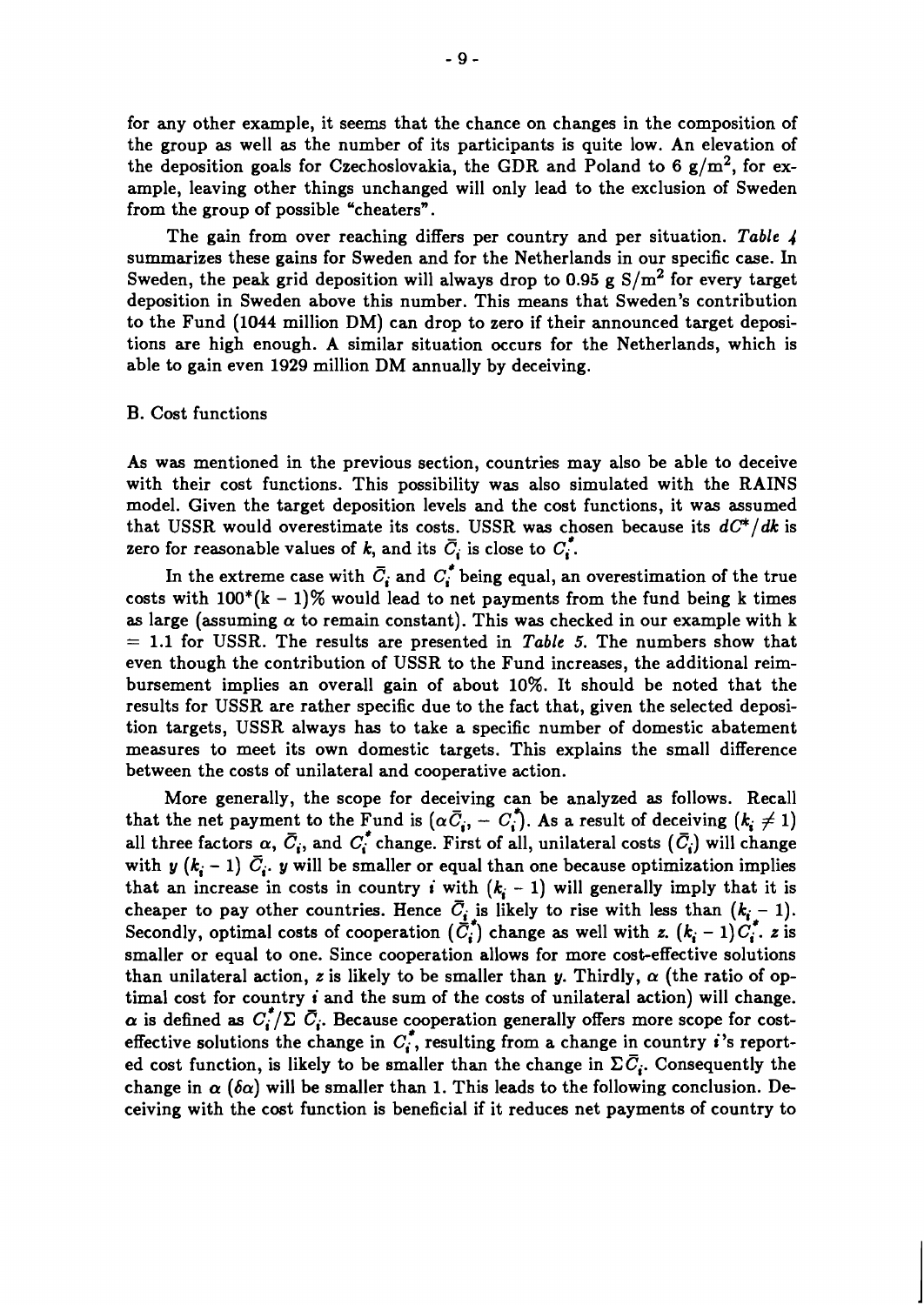the Fund. That is  $\delta(\alpha \bar{C_i} - C_i^*)$  < 0. This can be rewritten as:<br>  $\delta \alpha y/k - 1$ ,  $\bar{C_i} - z(k - 1)C_i^* < 0$ . Or, alternatively, as  $\delta \alpha y/z < C_i^*/\bar{C_i}$ . Recall  $\int_0^{\infty} \frac{y}{\kappa} - 1$ ,  $C_i - z(\kappa - 1)C_i < 0$ . Or, alternatively, as  $\int_0^{\infty} \frac{y}{z} < C_i/C_i$ . Recall that, generally,  $\delta \alpha < 1$ ,  $y/z > 1$  and  $c^2/C_i < 1$ . Thus, deceiving is beneficial only if the change in  $\alpha$  is sufficiently large. The bigger the difference between  $C_i^*$  and  $\overline{C}_i$ , the higher  $C_i^*/\overline{C}_i$ , the smaller is the chance that the  $\delta\alpha$ , determining the contribution to the fund, is sufficiently large to reduce net payments. Stated otherwise if  $C_i^*$  is close to  $\overline{C_i}$ , that is for countries such as USSR, Spain, Greece and the United Kingdom ( Table **E),** cheating is more likely to be beneficial.

#### C. Optimal group size

The problem of finding the optimal group size was already mentioned in section 2. Some numerical results of leaving one specific country out of the Fund are presented here. A Fund excluding Spain would not change peak deposition levels in the countries of the Fund. However,  $\alpha$  would decrease with some 7% (Table 6). This means that the contribution of the remaining countries is **7%** lower while deposition levels remain unchanged. Obviously, these countries are interested in leaving Spain out of the Fund.

The same is true to some extent if USSR or UK are left out of the Fund in which case  $\alpha$  decreases by some 5% and 1% respectively. However, peak deposition in other countries will change in these cases. For instance, leaving USSR out will harm Finland to quite an extent.

#### D. Circumventing deceiving

Whether in practice the possibilities for deceiving will be a serious threat to the establishment and operation of the Fund is difficult to assess but a number of considerations can be mentioned. Firstly, even if some countries overreach, it might still be beneficial for other countries to participate since the costs of attaining target levels on their own might be higher. Moreover, attainment of desired deposition levels might not be feasible at all without cooperation. In that case the desire to reach the target deposition levels is to be balanced with the risk of deceiving.

Secondly, whether countries try to deceive with their deposition targets can be checked in several ways. Submitted deposition targets can be compared with official policy documents in order to reveal discrepancies. Furthermore, deposition targets can be compared with deposition levels resulting from present policies. Clearly, the desired targets should not be higher than the ones achieved with the present policies.

Thirdly, cost functions can be checked as well. Groups of experts could check whether the submitted cost-functions seem reasonable in view of available technical studies and empirical data. In addition, the cost function could be compared with the real costs for a number of relevant cases such as the application of fluegas desulfurization in power plants. This, for example, could be done by a team of independent accountants. The accounting reports could be used to correct cost functions and to adjust countries initial payments and receipts from the Fund.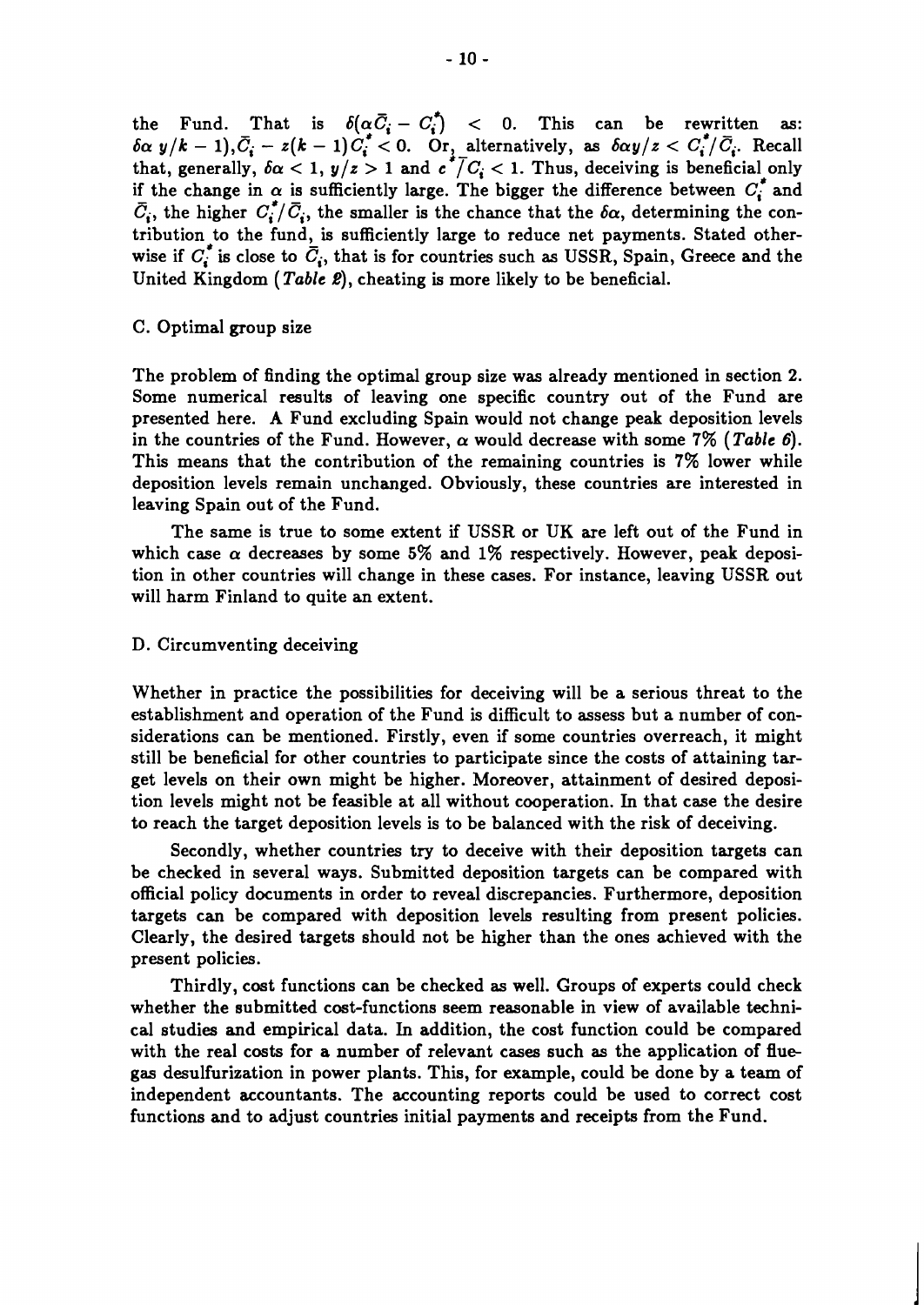#### 6. **Conclusions**

As pointed out there are some fundamental problems in connection with the coordination of abatement strategies in different countries. The possibilities for deceiving in "our" scheme only reflect this general problem.

In spite of the weaknesses "our" scheme demonstrates a mode of operation for a "Fund". In addition, it is shown that a simple cost-sharing scheme can significantly reduce the ex-ante costs of additional emission control for an individual country and can assist in speeding up the process of emission reduction.

#### **REFERENCES**

- Alcamo, J., M. Amann, J.-P. Hettelingh, M. Holmberg, L. Hordijk, J. Kämäri, L. Kauppi, P. Kauppi, G. Kornai, and A. Mikeli (1987). Acidification in Europe: A Simulation Model for Evaluating Control Strategies, Ambio 16(5): 232-245.
- Amann. M. and G. Kornai, (1987). Cost Functions for Controlling  $SO_2$  Emissions in Europe, IIASA Working Paper WP-87-65, IIASA, Laxenburg.
- Cesar, H. and G. Klaassen (1989). Costs, Sulfur Emissions and Deposition of the EC Directive on Large Combustion Plants, IIASA Working paper (forthcoming) Laxenburg.
- Klaassen G. and H.M.A. Jansen (1989). Economic Principles for Allocating the Costs of Reducing Sulfur Emissions in Europe, Institute for Environmental Studies, Free University, Amsterdam.
- Mäler, K.G. (1989). The Acid Rain Game, Paper prepared for the ESF Workshop "Economic Analysis for Environmental Toxicology", May 1989, Amsterdam.
- SEP (1989). Verslag over het jaar 1988, N.V. Samenwerkende Electriciteitsproduktiebedrijven, Arnhem.
- Shaw, R. W. (1989). Using an integrated assessment model for decision-making in transboundary air pollution in Europe, in L.J. Brasser and W.C. Mulder (eds.), Man and His Ecosystem, Proceedings of the 8th World Clean Air Congress, The Hague, 11-15 September 1989, Elseviers Science Publishers, Amsterdam.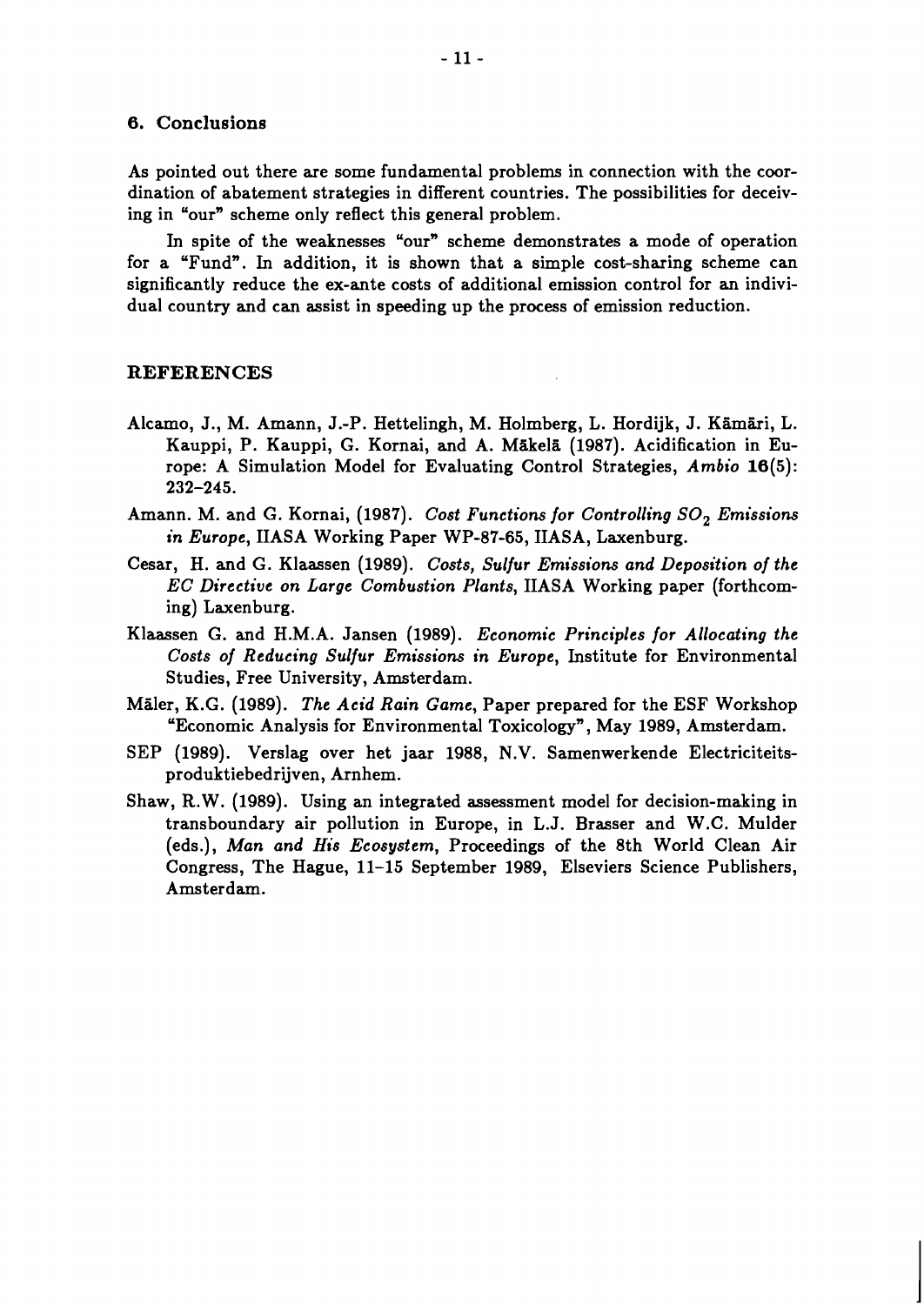# **List of Symbols**

| a                                        | $=$ parameters of the transportation model                                          |
|------------------------------------------|-------------------------------------------------------------------------------------|
| $a_{ij}$                                 | $=$ coefficients of the transportation model                                        |
| $\alpha$                                 | $=$ ratio of the optimized costs of co-operation and the costs of unilateral action |
| $\mathbf b$                              | $=$ vector of cost functions                                                        |
| $\beta_i$                                | $=$ benefits of co-operating compared to unilateral action                          |
|                                          | $=$ cost function of country i                                                      |
|                                          | $=$ cost of deposition control function in country $\boldsymbol{i}$                 |
|                                          | $=$ optimal costs of cooperation                                                    |
| $C_i$<br>$\hat{C}_i$<br>$\overline{C}_i$ | $=$ costs for unilaterally attaining target deposition levels                       |
|                                          | $=$ total emission of country $\vec{i}$                                             |
| $\frac{E_i}{\bar{E}}$                    | $=$ vector of planned emission reduction                                            |
| $\epsilon$                               | $=$ vector of cost efficient (additional) emission reductions                       |
| $\boldsymbol{k_i}$                       | $=$ coefficient indicating deviation of revealed                                    |
|                                          | from true abatement costs in country i                                              |
| $Q_{\pmb{i} }$                           | $=$ deposition in country $\boldsymbol{i}$                                          |
| $Q_1$                                    | $=$ target deposition level of country i                                            |
| y                                        | $=$ coefficient of change in unilateral costs                                       |

 $=$  coefficient of change in costs of cooperation  $\mathbf{z}$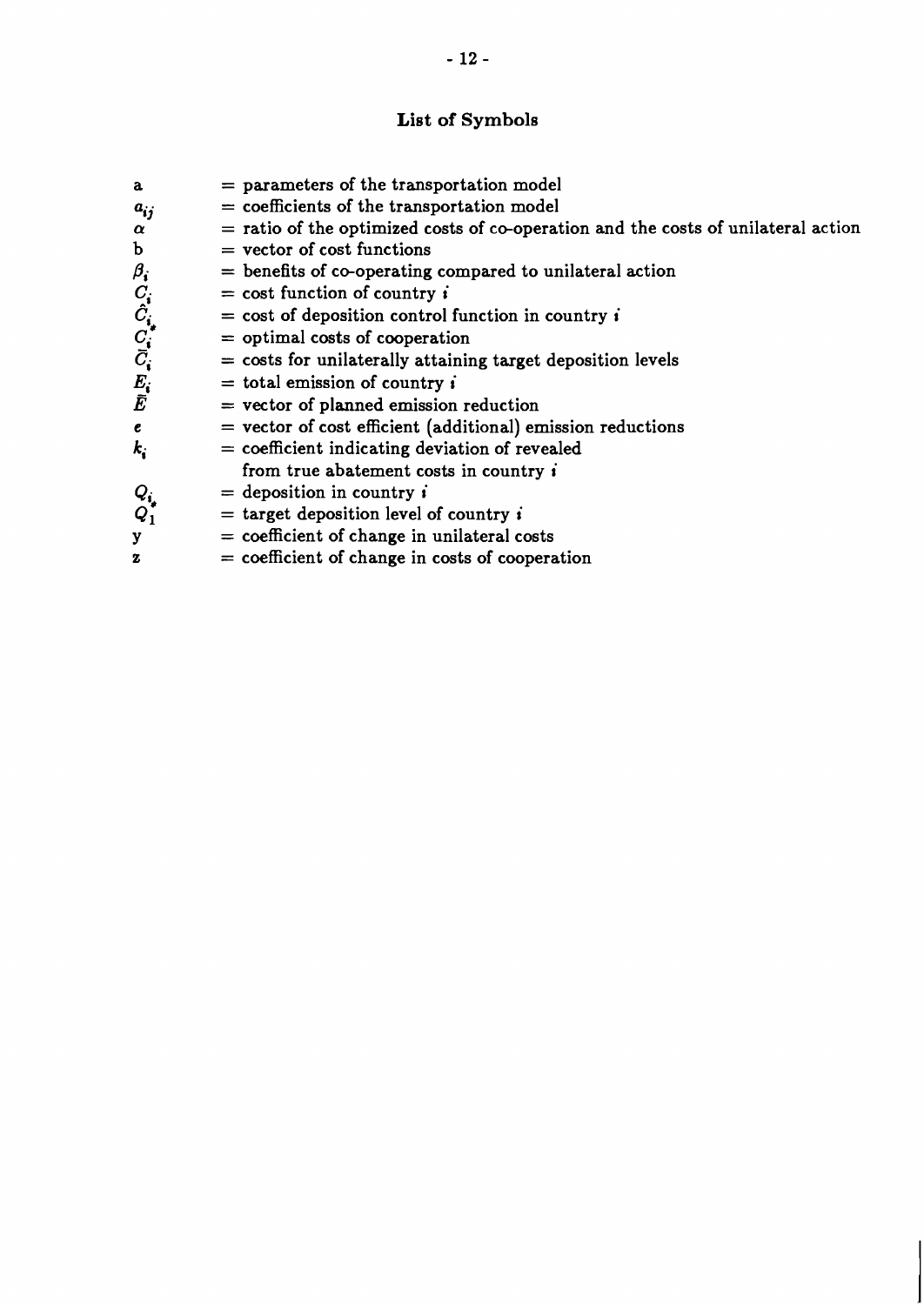*Table* **1. Peak grid target depositions in European countries.** 

| Denmark, Finland, Norway, Sweden                         | 1 g S/m <sup>2</sup> |
|----------------------------------------------------------|----------------------|
| EEC-countries, Austria, Switzerland                      | 2 g S/m <sup>2</sup> |
| Centrally planned economies, Albania, Turkey, Yugoslavia | $4 g S/m^2$          |

**Note: A specific grid in Denmark was put to 2 g s/m2 and one grid in Poland was not included, in order to keep the costs for these two countries reasonable and to make the problem feasible.**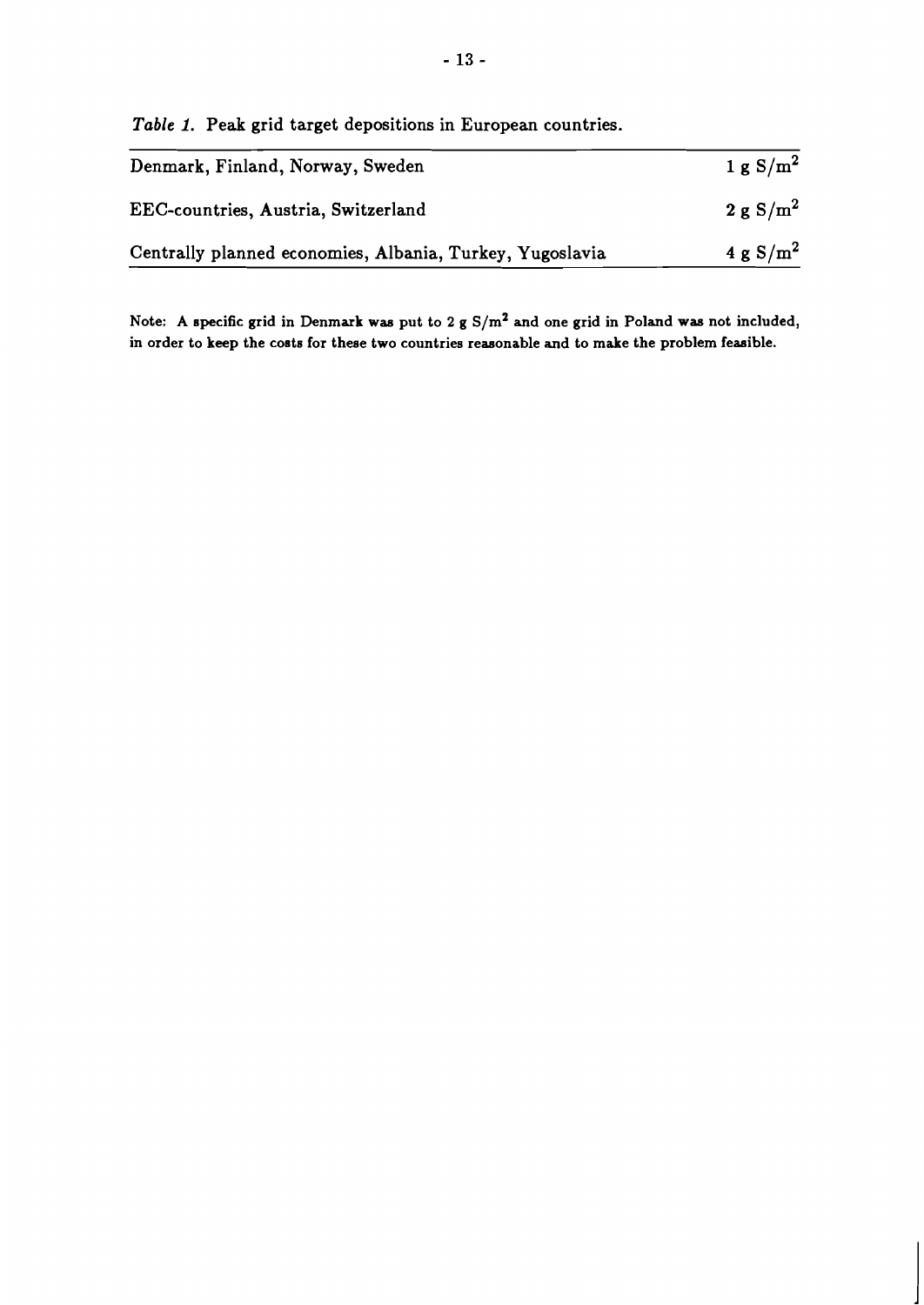| Coun-<br>try | Min. costs to<br>unilaterally<br>attaining Q | Min. costs<br>for jointly<br>attaining $Q$ | Contribution<br>of country $i$<br>to the fund | "Benefits"<br>from scheme<br>to country i | Net payments<br>of country $i$<br>to the fund |
|--------------|----------------------------------------------|--------------------------------------------|-----------------------------------------------|-------------------------------------------|-----------------------------------------------|
|              | $(\bar{C}_{i})$                              | $(C_i)$                                    | $(\alpha \bar{C}_i)$                          | $[(1-\alpha)\bar{C}_{i}]$                 | $\left(\alpha \bar{C}_i - C_i\right)$         |
| <b>ALB</b>   | $\bf{0}$                                     | $\bf{0}$                                   | $\bf{0}$                                      | $\bf{0}$                                  | $\bf{0}$                                      |
| <b>AUS</b>   | 3,849                                        | 0                                          | 1,370                                         | 2,479                                     | 1,370                                         |
| <b>BEL</b>   | 5,421                                        | 1,245                                      | 1,929                                         | 3,492                                     | 684                                           |
| <b>BUL</b>   | $\bf{0}$                                     | 0                                          | $\bf{0}$                                      | $\bf{0}$                                  | $\bf{0}$                                      |
| <b>CSSR</b>  | 5,121                                        | 1,506                                      | 1,822                                         | 3,299                                     | 316                                           |
| <b>DEN</b>   | 2,933                                        | 32                                         | 1,044                                         | 1,889                                     | 1,012                                         |
| <b>FIN</b>   | 4,707                                        | 0                                          | 1,675                                         | 3,032                                     | 1,675                                         |
| <b>FRA</b>   | 1,359                                        | 269                                        | 484                                           | 875                                       | 215                                           |
| <b>FRG</b>   | 7,099                                        | 1,103                                      | 2,526                                         | 4,573                                     | 1,423                                         |
| <b>GDR</b>   | 3,872                                        | 1,695                                      | 1,378                                         | 2,494                                     | $-317$                                        |
| <b>GRE</b>   | 558                                          | 532                                        | 199                                           | 359                                       | $-333$                                        |
| <b>HUN</b>   | 1,450                                        | $\bf{0}$                                   | 516                                           | 934                                       | 516                                           |
| <b>IRE</b>   | 0                                            | $\bf{0}$                                   | $\bf{0}$                                      | 0                                         | $\bf{0}$                                      |
| <b>ITA</b>   | 5,164                                        | 2,399                                      | 1,838                                         | 3,326                                     | $-561$                                        |
| <b>LUX</b>   | 883                                          | 0                                          | 314                                           | 569                                       | 314                                           |
| <b>NET</b>   | 5,420                                        | 300                                        | 1,929                                         | 3,491                                     | 1,629                                         |
| <b>NOR</b>   | 1,074                                        | $\bf{0}$                                   | 382                                           | 692                                       | 382                                           |
| POL          | 4,463                                        | 885                                        | 1,588                                         | 2,875                                     | 703                                           |
| POR          | 22                                           | $\mathbf{1}$                               | 8                                             | 14                                        | $\overline{7}$                                |
| ROM          | 284                                          | $\mathbf 0$                                | 101                                           | 183                                       | 101                                           |
| <b>SPA</b>   | 3,700                                        | 3,360                                      | 1,317                                         | 2,383                                     | $-2,043$                                      |
| <b>SWE</b>   | 2,933                                        | 0                                          | 1,044                                         | 1,889                                     | 1,044                                         |
| <b>SWI</b>   | 2,946                                        | 0                                          | 1,048                                         | 1,898                                     | 1,048                                         |
| TUR          | $\bf{0}$                                     | $\bf{0}$                                   | $\bf{0}$                                      | $\bf{0}$                                  | $\bf{0}$                                      |
| UK           | 2,793                                        | 2,678                                      | 994                                           | 1,799                                     | $-1,684$                                      |
| <b>USSR</b>  | 9,589                                        | 9,273                                      | 3,412                                         | 6,177                                     | $-5,861$                                      |
| <b>YUG</b>   | 1,450                                        | 2,153                                      | 516                                           | 934                                       | $-1,637$                                      |
| <b>SUM</b>   | 77,090                                       | 27,431                                     | 27,431                                        | 49,659                                    | $\bf{0}$                                      |

Table 2. Calculation of the cost sharing scheme (in mio DM).

 $(\alpha = 27,431/77,090 = 0.356)$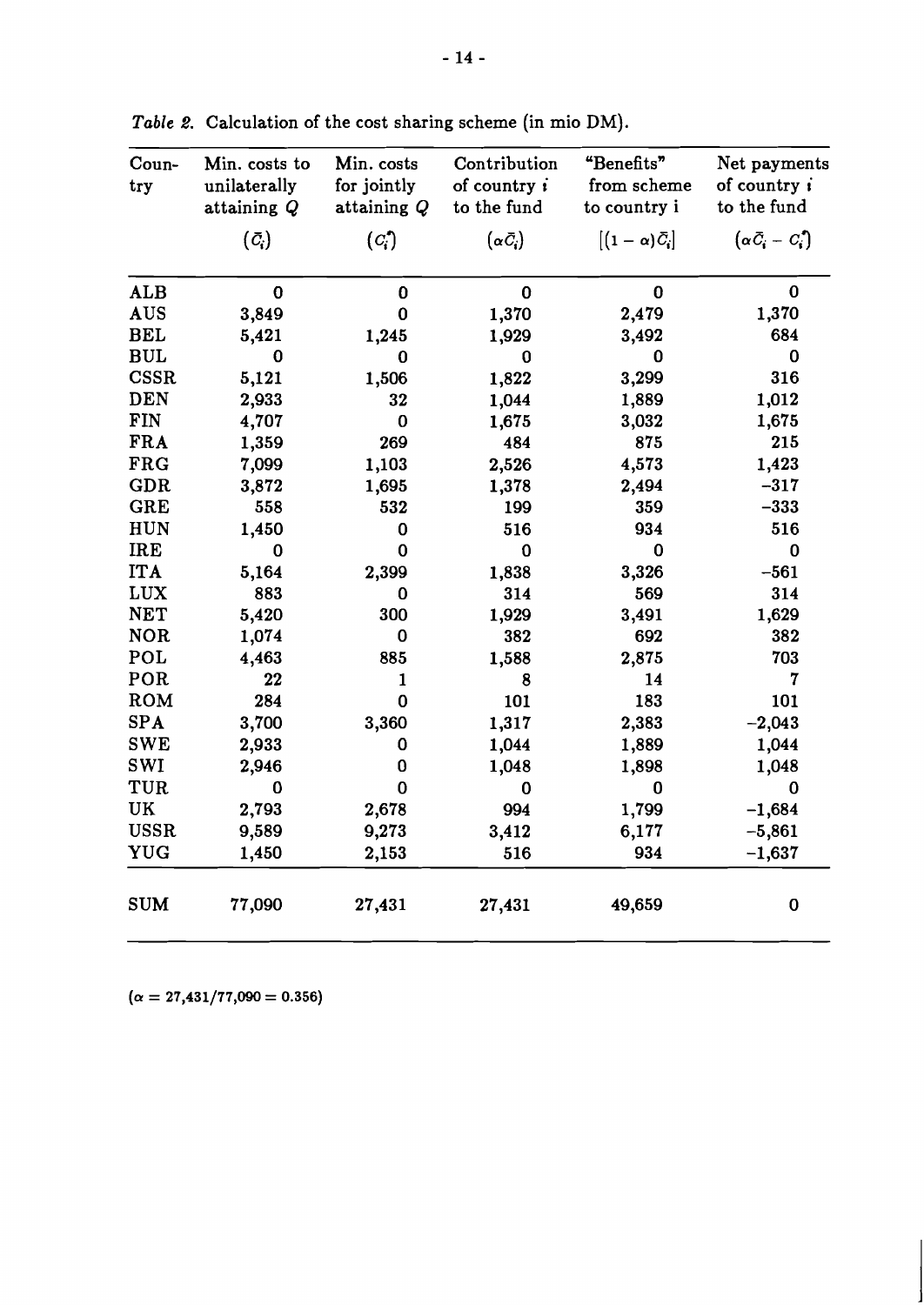| Target<br>deposition<br>(g S/m <sup>2</sup> ) | Resulting<br>deposition<br>(g S/m <sup>2</sup> ) | Min. costs to<br>unilaterally<br>attaining Q | Min. costs<br>for jointly<br>attaining Q | Contribution<br>of country $\boldsymbol{i}$<br>to the fund | Net payments<br>of country $\boldsymbol{i}$<br>to the fund |
|-----------------------------------------------|--------------------------------------------------|----------------------------------------------|------------------------------------------|------------------------------------------------------------|------------------------------------------------------------|
|                                               |                                                  | $(\bar{C}_{i})$                              | $(C_i^{\star})$                          | $(\alpha \bar{C}_{\pmb{i}})$                               | $(\alpha C_i - C_i^*)$                                     |
| Austria                                       |                                                  |                                              |                                          |                                                            |                                                            |
| 1.50                                          | 1.50                                             | 9,801                                        | 63                                       | 3,378                                                      | 3,315                                                      |
| 2.00                                          | 2.00                                             | 3,849                                        | $\bf{0}$                                 | 1,370                                                      | 1,370                                                      |
| 2.50                                          | 2.50                                             | 2,266                                        | 0                                        | 807                                                        | 807                                                        |
|                                               |                                                  |                                              |                                          |                                                            |                                                            |

*Table* **9.** Comparison of costs and deposition levels for Austria at different deposition levels (in mio DM).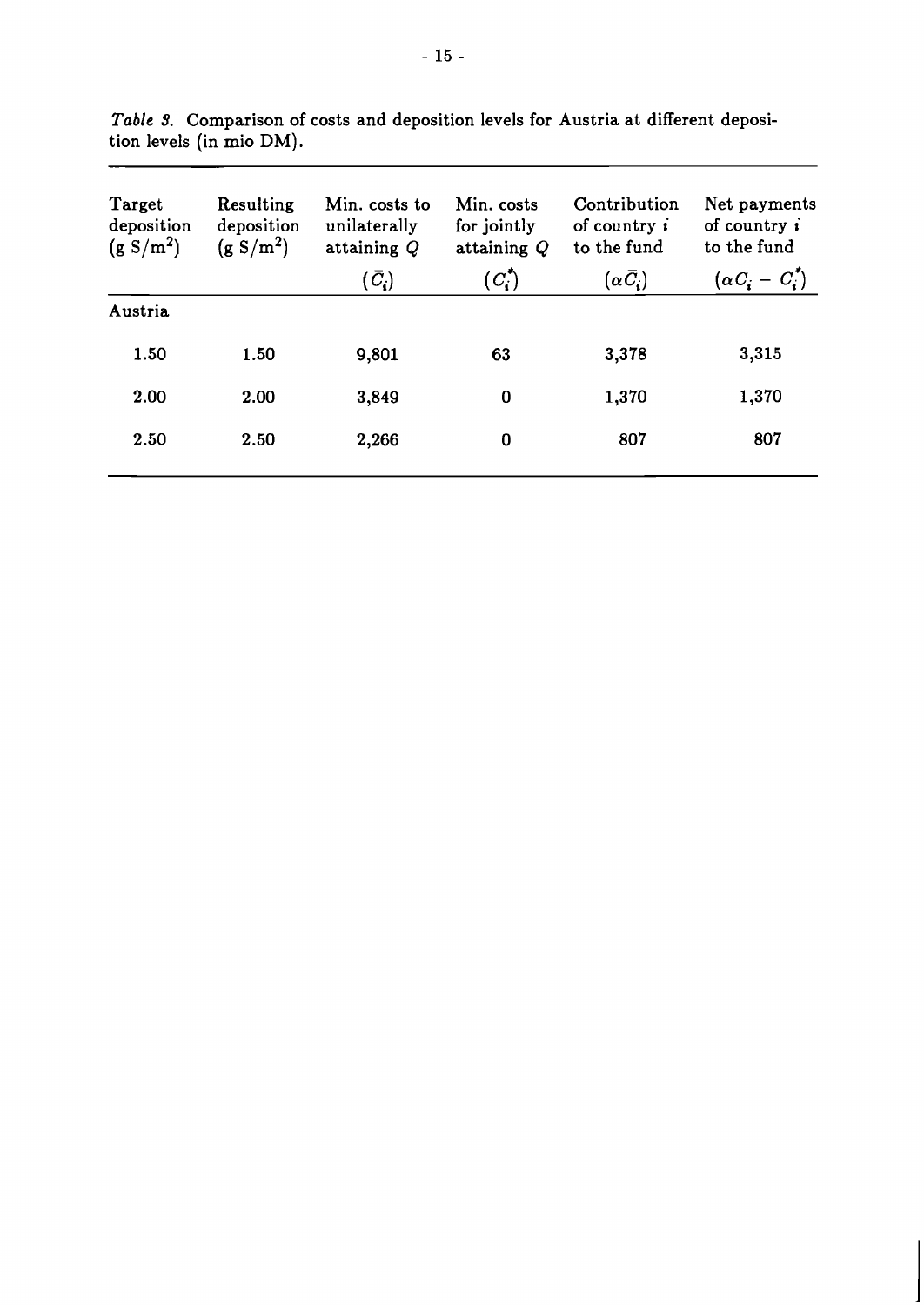| Target<br>Depos.<br>(g S/m <sup>2</sup> ) | Resulting<br>deposition<br>(g S/m <sup>2</sup> ) | Min. costs to<br>unilaterally<br>attaining Q | Min. costs<br>for jointly<br>attaining Q | Contribution<br>of country $\boldsymbol{i}$<br>to the fund | Net payments<br>of country $\boldsymbol{i}$<br>to the fund |
|-------------------------------------------|--------------------------------------------------|----------------------------------------------|------------------------------------------|------------------------------------------------------------|------------------------------------------------------------|
|                                           |                                                  | $(\bar{C}_{\pmb{i}})$                        | $(C_i)$                                  | $(\alpha \bar{C}_{i})$                                     | $(\alpha C_i - C_i^{\dagger})$                             |
| Sweden                                    |                                                  |                                              |                                          |                                                            |                                                            |
| 1.00                                      | 0.95                                             | 2,933                                        | $\bf{0}$                                 | 1,044                                                      | 1,044                                                      |
| 1.25                                      | 0.95                                             | 778                                          | $\bf{0}$                                 | 285                                                        | 285                                                        |
| 1.50                                      | 0.95                                             | $\bf{0}$                                     | $\bf{0}$                                 | $\bf{0}$                                                   | $\bf{0}$                                                   |
| Netherlands                               |                                                  |                                              |                                          |                                                            |                                                            |
| 2.00                                      | 2.00                                             | 5,420                                        | 300                                      | 1,929                                                      | 1,629                                                      |
| 2.50                                      | 2.00                                             | 2,473                                        | 300                                      | 914                                                        | 614                                                        |
| 3.00                                      | 2.00                                             | 1,212                                        | 300                                      | 455                                                        | 155                                                        |
| 3.50                                      | 2.00                                             | 362                                          | 300                                      | 137                                                        | $-163$                                                     |
| 4.00                                      | 2.00                                             | $\bf{0}$                                     | 300                                      | $\bf{0}$                                                   | $-300$                                                     |

*Table* 4. Comparison of costs and deposition levels for Sweden and the Netherlands at different deposition levels (in mio DM).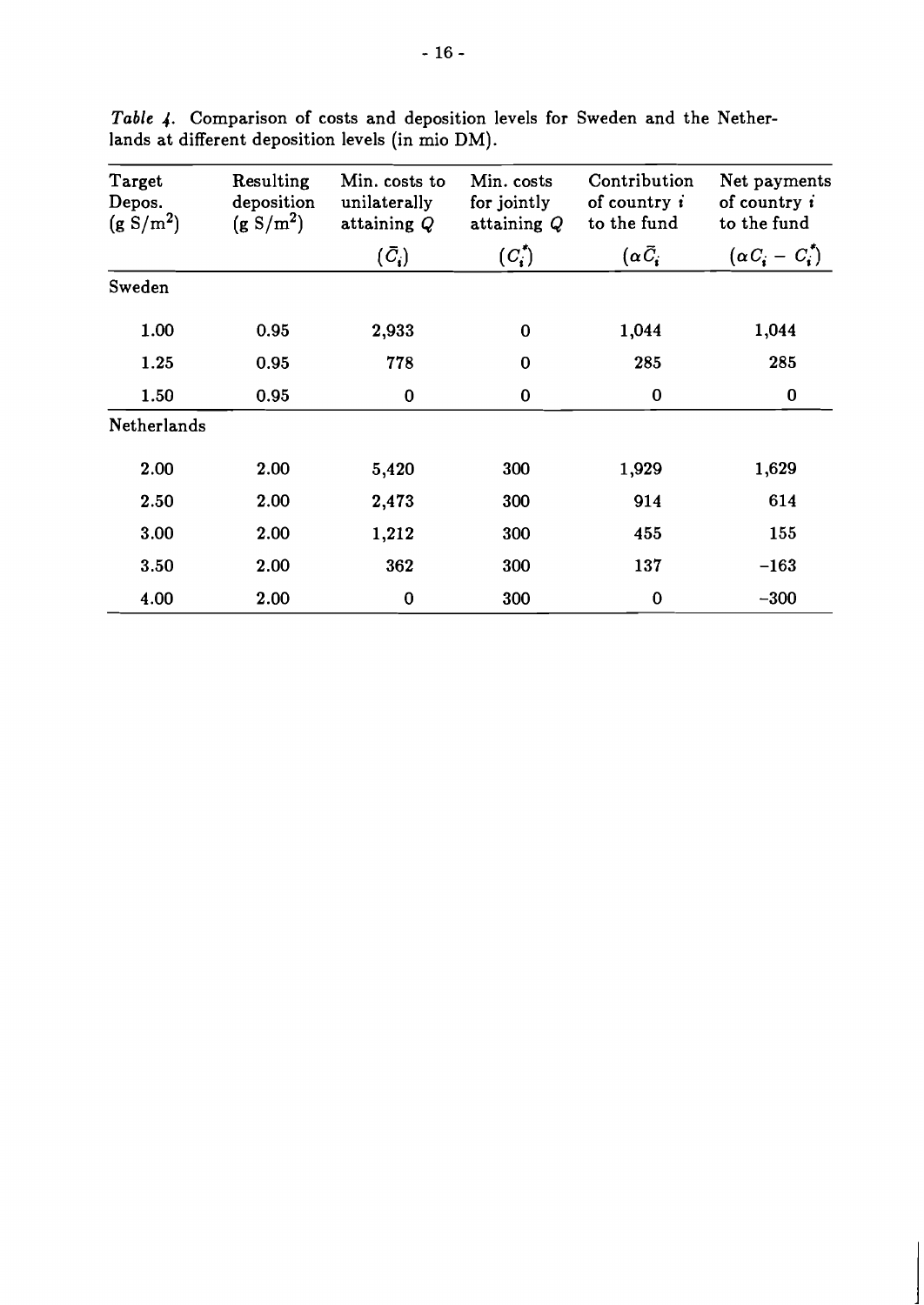| Coun-<br>try | Min. costs to<br>unilaterally<br>attaining Q | Min. costs<br>for jointly<br>attaining $Q$ | Contribution<br>of country $i$<br>to the fund | "Benefits"<br>from scheme<br>to country $i$ | Net payments<br>of country i<br>to the fund |
|--------------|----------------------------------------------|--------------------------------------------|-----------------------------------------------|---------------------------------------------|---------------------------------------------|
|              | $(\bar{C}_i)$                                | $(C_i)$                                    | $(\alpha \overline{C}_i)$                     | $(1-\alpha)\bar{C}_i$                       | $(\alpha \bar{C}_i - C_i^*)$                |
| <b>USSR</b>  |                                              |                                            |                                               |                                             |                                             |
| $k = 1$      | 9,589                                        | 9,273                                      | 3,412                                         | 6,177                                       | $-5,861$                                    |
| $k = 1.1$    | 10,578                                       | 10,292                                     | 3,833                                         | 6,745                                       | $-6,469$                                    |

*Table* **5. Comparison of costs with** 10% **overestimation of costs for USSR.**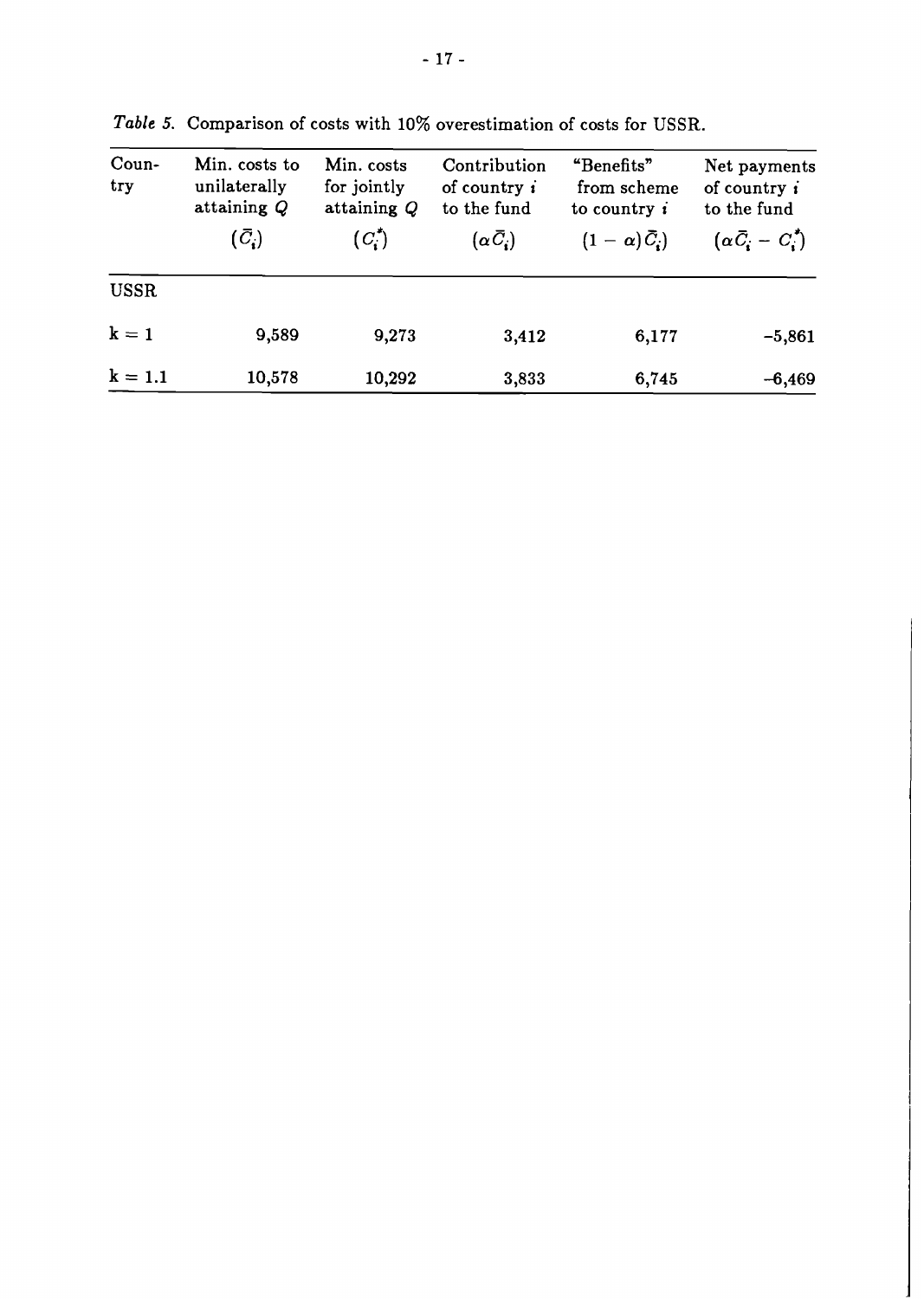| Coun-<br>try | Min. costs to<br>unilaterally<br>attaining Q | Min. costs<br>for jointly<br>attaining Q | Contribution<br>of country $\boldsymbol{i}$<br>to the fund | "Benefits"<br>from scheme<br>to country $\boldsymbol{i}$ | Net payments<br>of country $\boldsymbol{i}$<br>to the fund |
|--------------|----------------------------------------------|------------------------------------------|------------------------------------------------------------|----------------------------------------------------------|------------------------------------------------------------|
|              | $(\bar{C}_{i})$                              | $(C_i)$                                  | $(\alpha \bar{C}_{i})$                                     | $[(1-\alpha)\bar{C}_i]$                                  | $(\alpha \bar{C}_i - C_i^*)$                               |
| Spain in     |                                              |                                          |                                                            |                                                          |                                                            |
| Spain        | 3,700                                        | 3,360                                    | 1,317                                                      | 2,383                                                    | $-2,043$                                                   |
| Rest         | 73,390                                       | 24,071                                   | 26,114                                                     | 47,276                                                   | 2,043                                                      |
| Sum          | 77,090                                       | 27,431                                   | 27,431                                                     | 49,659                                                   | 0                                                          |
| Spain out    |                                              |                                          |                                                            |                                                          |                                                            |
| Spain        | 0                                            | $\bf{0}$                                 | 0                                                          | 0                                                        | 0                                                          |
| Rest         | 73,390                                       | 24,289                                   | 24,289                                                     | 49,101                                                   | $\bf{0}$                                                   |
| Sum          | 73,390                                       | 24,289                                   | 24,289                                                     | 49,101                                                   | $\bf{0}$                                                   |

Table 6. Calculation of the advantages of leaving Spain out of the fund.